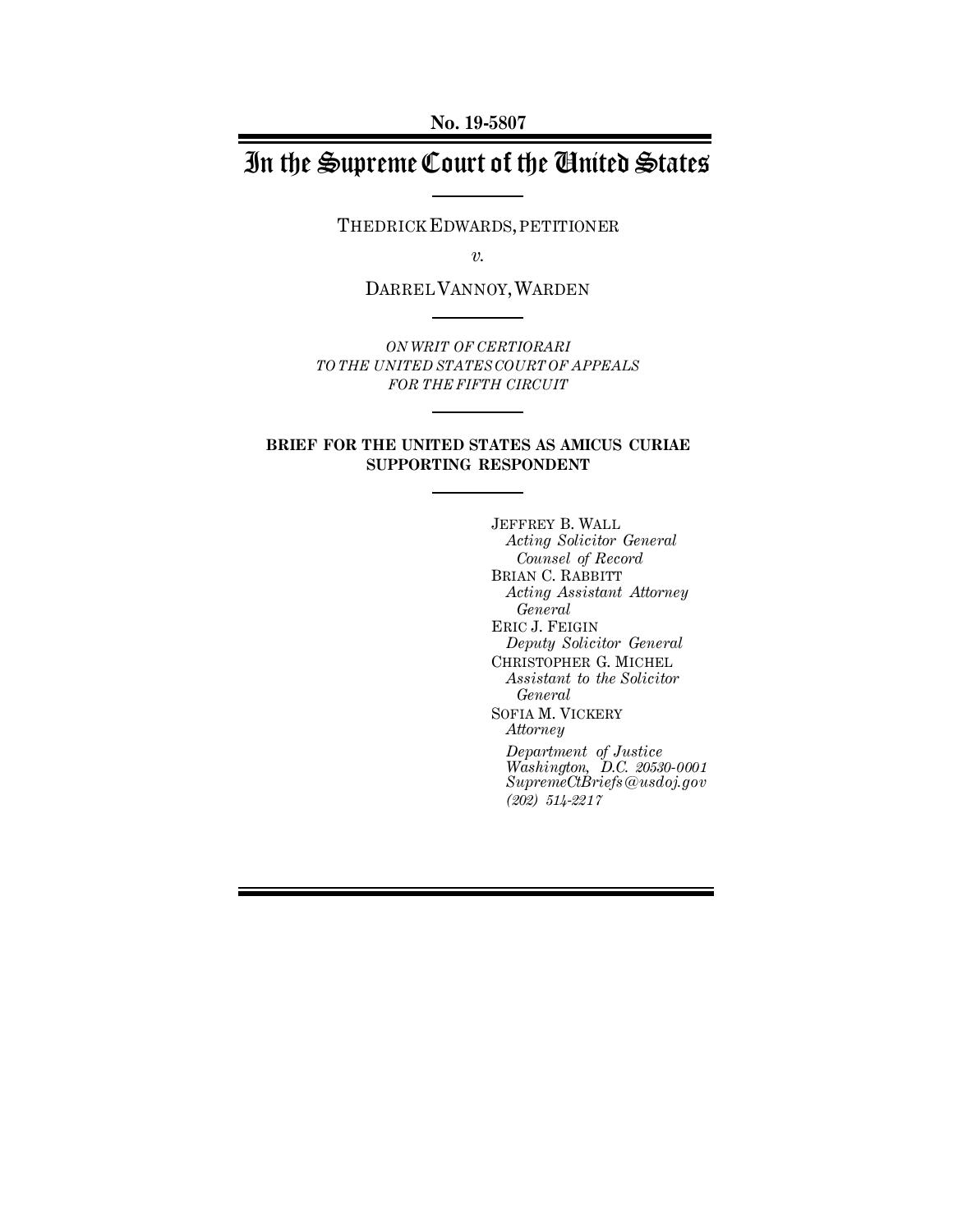### **QUESTION PRESENTED**

Whether this Court's decision in *Ramos* v. *Louisiana*, 140 S. Ct. 1390 (2020), applies retroactively to cases on federal collateral review.

(I)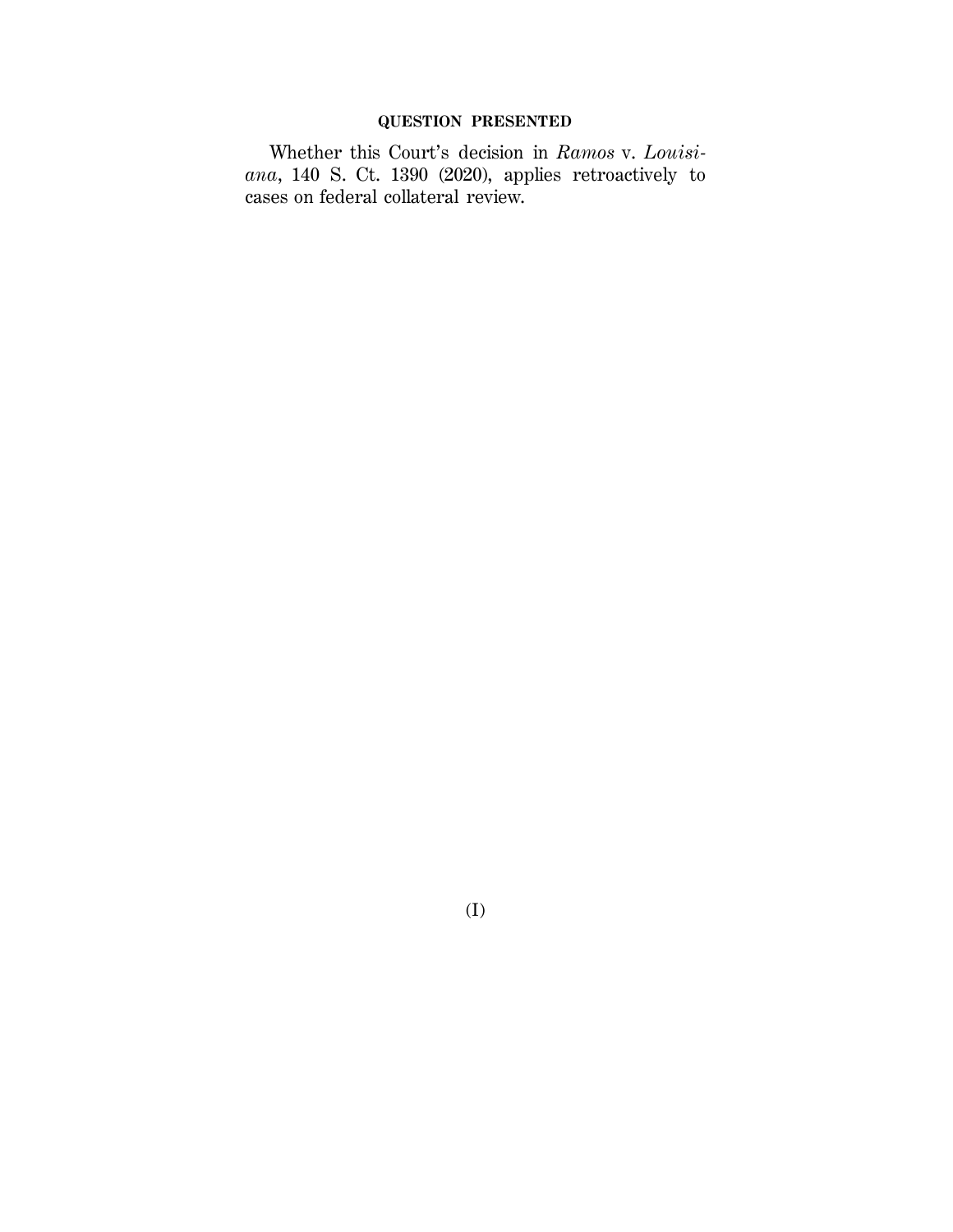### **TABLE OF CONTENTS**

Page

| Argument:                                                    |
|--------------------------------------------------------------|
| Ramos announced a new rule of criminal procedure             |
| that does not apply retroactively to cases on federal        |
|                                                              |
| A. Ramos announced a new procedural rule that                |
| would apply retroactively on federal collateral              |
| review only if it were a "watershed rule of criminal         |
|                                                              |
|                                                              |
| 2. Petitioner errs in characterizing Ramos as a              |
|                                                              |
| <b>B.</b><br>Ramos did not announce a watershed procedural   |
|                                                              |
| 1. The Ramos rule neither prevents an                        |
| impermissibly large risk of inaccuracy nor                   |
| alters the understanding of bedrock                          |
| procedures essential to fairness18                           |
| Petitioner fails to show that Ramos satisfies<br>$2^{\circ}$ |
| either prerequisite for a watershed rule24                   |
| Retroactive application of the Ramos rule to upset<br>C.     |
| final state convictions would be unduly disruptive30         |
|                                                              |

## **TABLE OF AUTHORITIES**

### Cases:

| Apodaca v. Oregon, 406 U.S. 404 (1972) 3, 6, 11 |  |
|-------------------------------------------------|--|
|                                                 |  |
|                                                 |  |

# (III)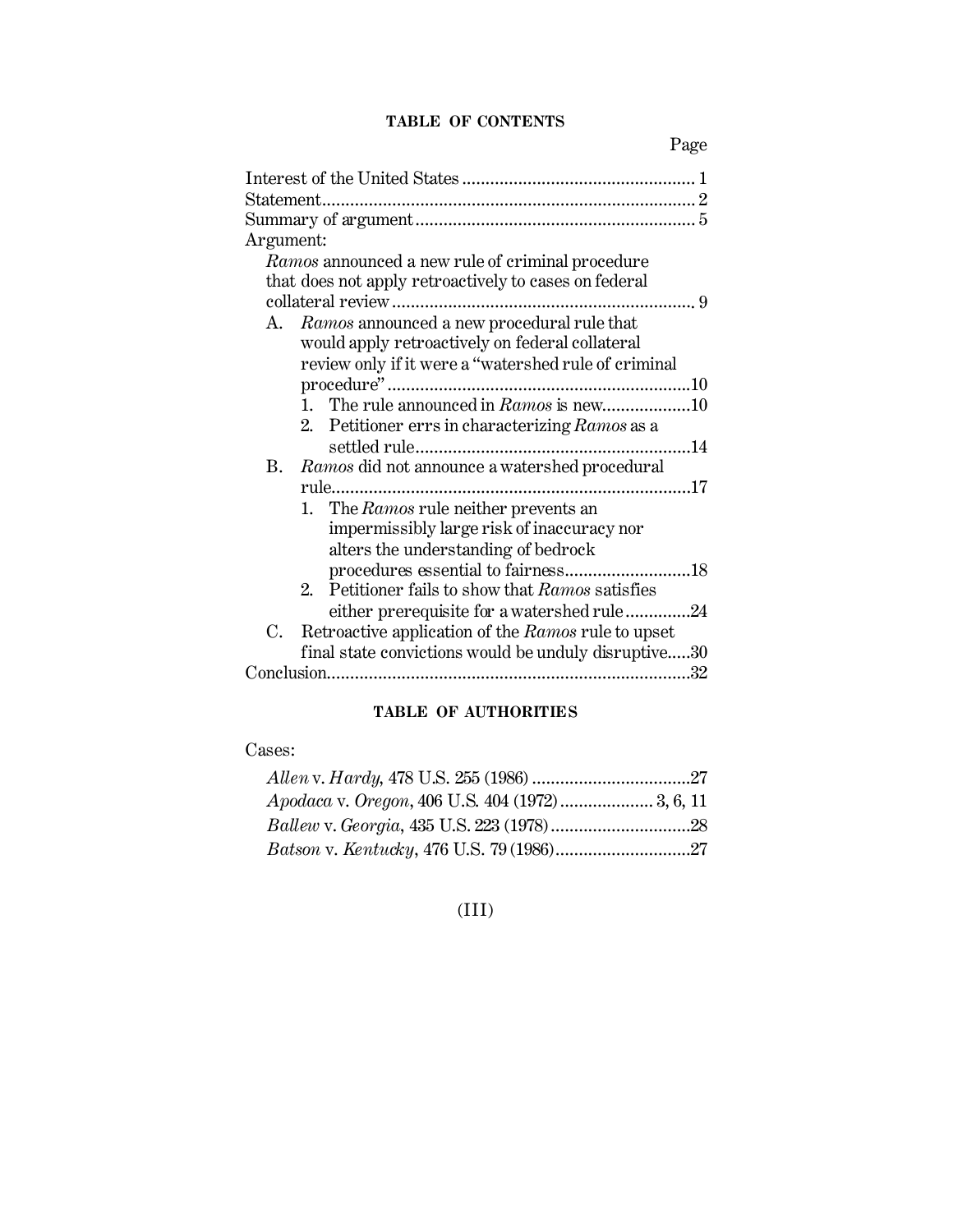| Cases—Continued:                                           | Page |
|------------------------------------------------------------|------|
| Beard v. Banks, 542 U.S. 406 (2004) 14, 19, 20             |      |
| Brown v. Louisiana, 447 U.S. 323 (1980)12, 28, 29          |      |
| Burch v. Louisiana, 441 U.S. 130 (1979) 12, 28             |      |
| Butler v. McKellar, 494 U.S. 407 (1990)17                  |      |
| Chaidez v. United States, 568 U.S. 342 (2013)6, 10, 12     |      |
| Clemons v. Mississippi, 494 U.S. 738 (1990)15              |      |
|                                                            |      |
| Danforth v. Minnesota, 552 U.S. 264 (2008)16               |      |
| DeStefano v. Woods, 392 U.S. 631 (1968)7, 11, 20, 21, 28   |      |
| Duncan v. Louisiana, 391 U.S. 145 (1968)11, 20, 21         |      |
|                                                            |      |
| Gideon v. Wainwright, 372 U.S. 335 (1963)7, 19, 20         |      |
| Godfrey v. Georgia, 446 U.S. 420 (1980)16                  |      |
|                                                            |      |
|                                                            |      |
| Johnson v. Louisiana, 406 U.S. 356 (1972) passim           |      |
|                                                            |      |
|                                                            |      |
|                                                            |      |
|                                                            |      |
| Maynard v. Cartwright, 486 U.S. 356 (1988)15               |      |
| McDonald v. City of Chicago, 561 U.S. 742 (2010) 3, 12, 15 |      |
| O'Dell v. Netherland, 521 U.S. 151 (1997)  13, 14, 17      |      |
|                                                            |      |
| Ramos v. Louisiana, 140 S. Ct. 1390 (2020) passim          |      |
|                                                            |      |
| Rodriguez de Quijas v. Shearson/American                   |      |
|                                                            |      |
|                                                            |      |
|                                                            |      |
|                                                            |      |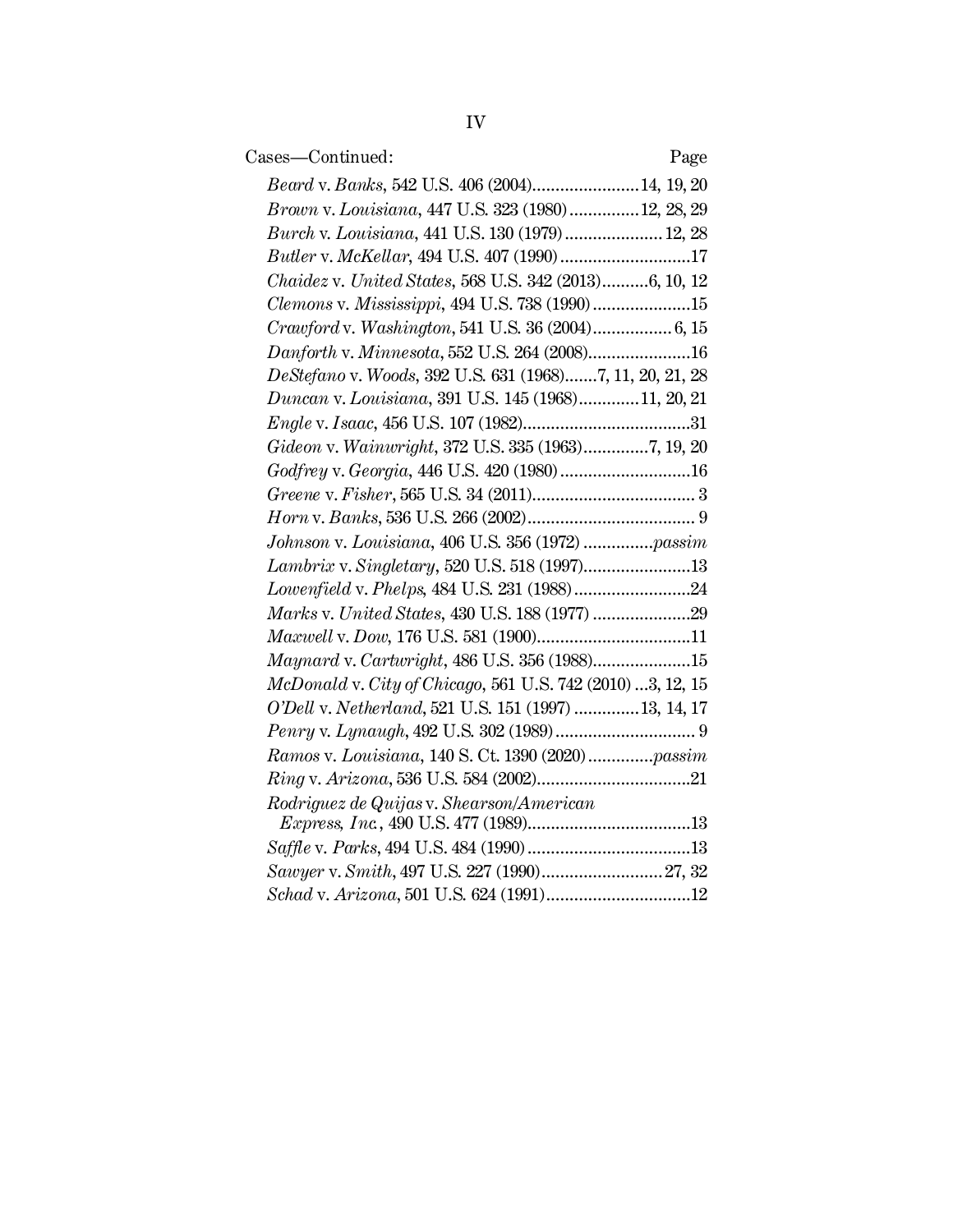| Cases-Continued:<br>Page                                   |
|------------------------------------------------------------|
| Schriro v. Summerlin, 542 U.S. 348 (2004)7, 17, 20, 21, 26 |
| <i>Stringer v. Black</i> , 503 U.S. 222 (1992) 15, 16, 30  |
|                                                            |
|                                                            |
| Timbs v. Indiana, 139 S. Ct. 682 (2019) 15                 |
|                                                            |
| United States v. Mechanik, 475 U.S. 66 (1986)31            |
|                                                            |
|                                                            |
|                                                            |
| Williams v. Florida, 399 U.S. 78 (1970)  14, 15            |

# Constitution, statutes, and rule:

| $U.S.$ Const.:                    |  |
|-----------------------------------|--|
|                                   |  |
|                                   |  |
| Amend, XIV:                       |  |
|                                   |  |
|                                   |  |
|                                   |  |
|                                   |  |
| La. Rev. Stat. Ann. (Supp. 2006): |  |
|                                   |  |
|                                   |  |
|                                   |  |
|                                   |  |
|                                   |  |

# Miscellaneous:

| 6 Wayne R. LaFave et al., Criminal Procedure |  |
|----------------------------------------------|--|
|                                              |  |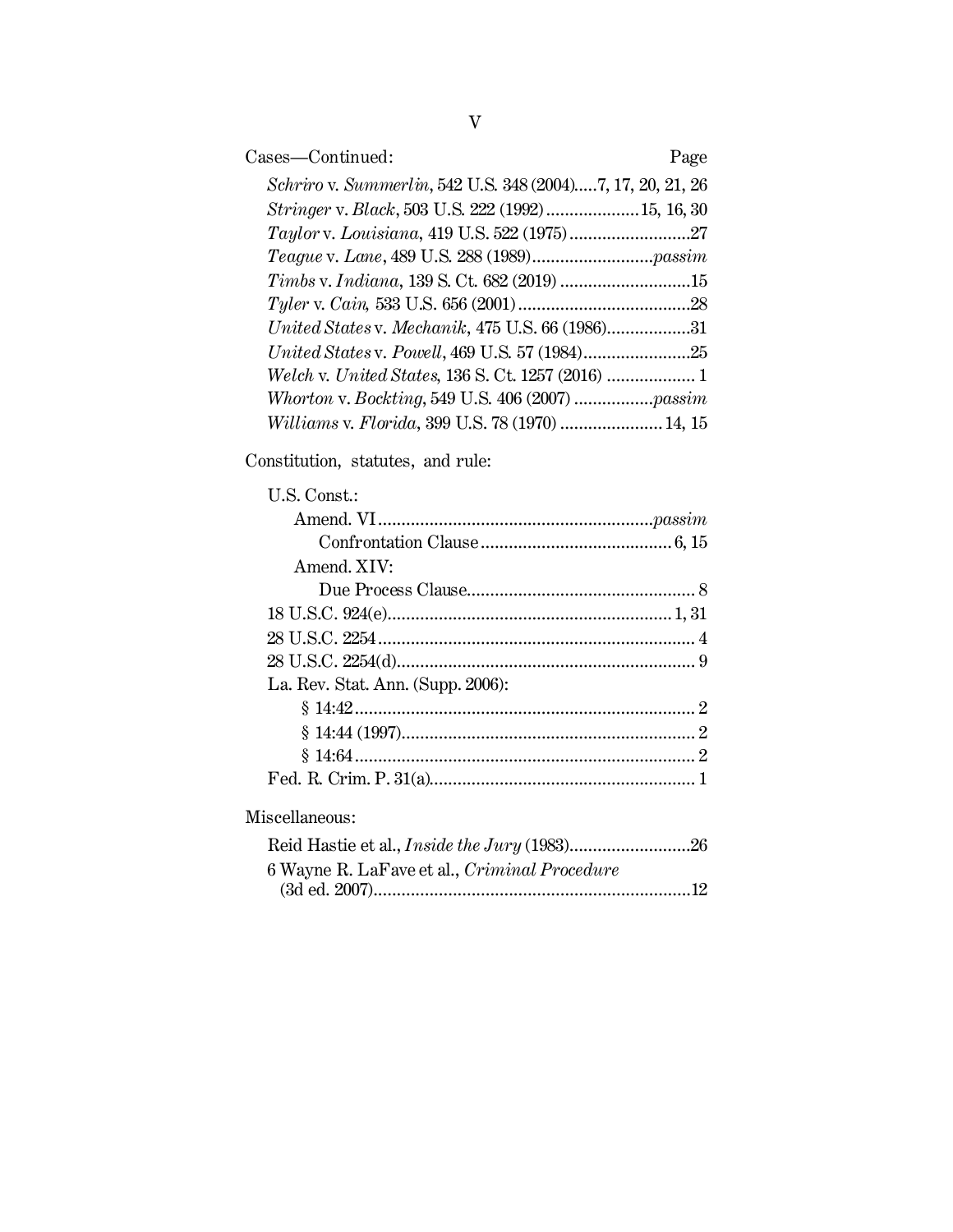| Miscellaneous-Continued:                          | Page |
|---------------------------------------------------|------|
| 2 William J. Rich, Modern Constitutional Law      | - 12 |
| Robert T. Roper, The Effect of a Jury's Size and  |      |
| Decision Rule on the Accuracy of Evidence Recall, | 26   |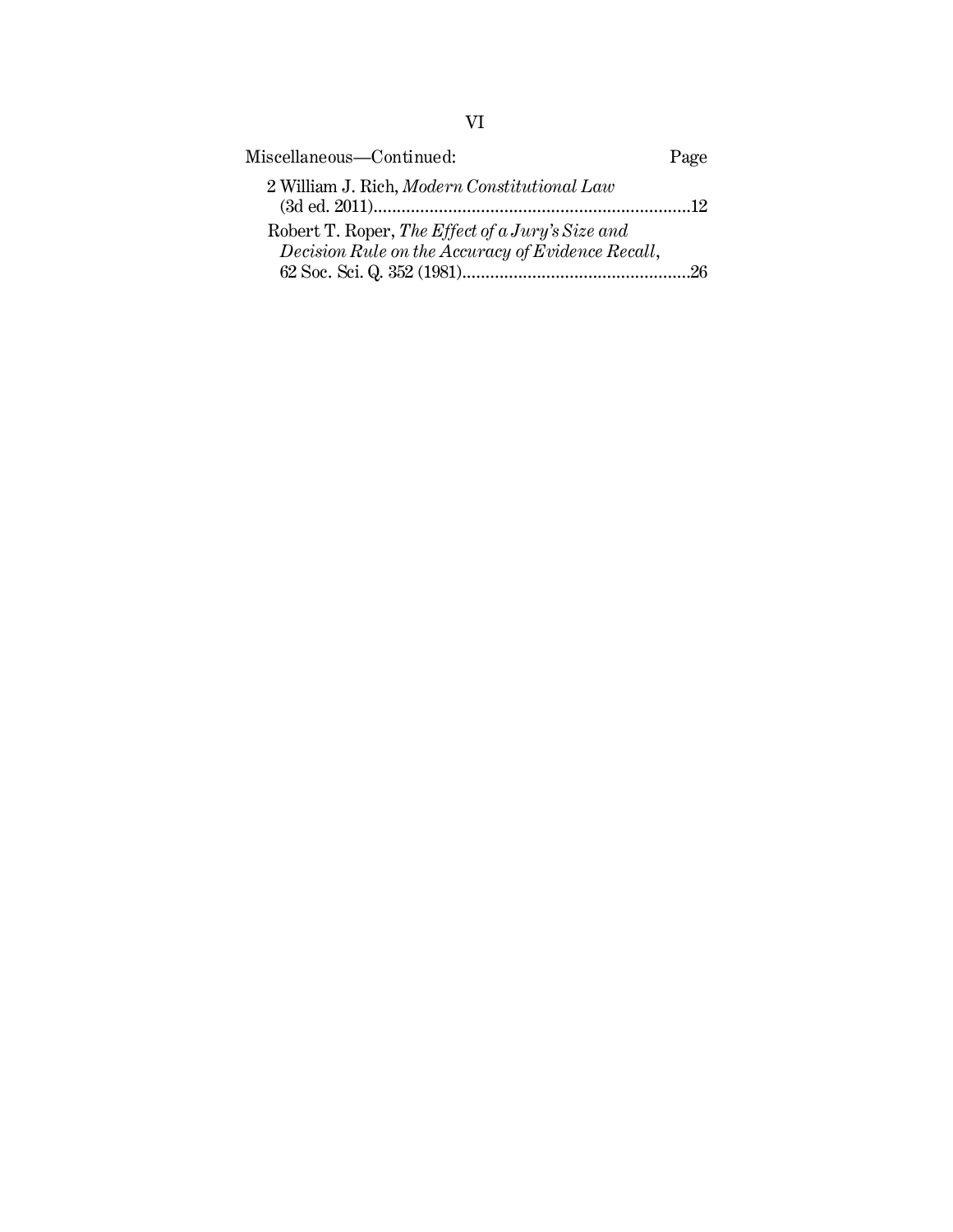# In the Supreme Court of the United States

No. 19-5807 THEDRICK EDWARDS,PETITIONER

*v.*

DARREL VANNOY,WARDEN

*ON WRIT OF CERTIORARI TO THE UNITED STATESCOURT OF APPEALS FOR THE FIFTH CIRCUIT*

#### **BRIEF FOR THE UNITED STATES AS AMICUS CURIAE SUPPORTING RESPONDENT**

#### **INTEREST OF THE UNITED STATES**

This case presents the question of whether *Ramos* v. *Louisiana*, 140 S. Ct. 1390 (2020), which held that the Sixth Amendment requires a unanimous jury verdict to convict a defendant of a serious state crime, applies retroactively to cases on federal collateral review. Although unanimous jury verdicts have long been required in federal criminal trials, see Fed. R. Crim. P. 31(a), the United States has an interest in federal sentences predicated on prior state convictions that could be undermined by retroactive application of *Ramos*. See, *e.g.*, 18 U.S.C. 924(e). The United States also has a general interest in the framework for determining the retroactivity of rules of criminal procedure, which this Court has applied to federal and state convictions alike. See, *e.g.*, *Welch* v. *United States*, 136 S. Ct. 1257, 1264 (2016).

(1)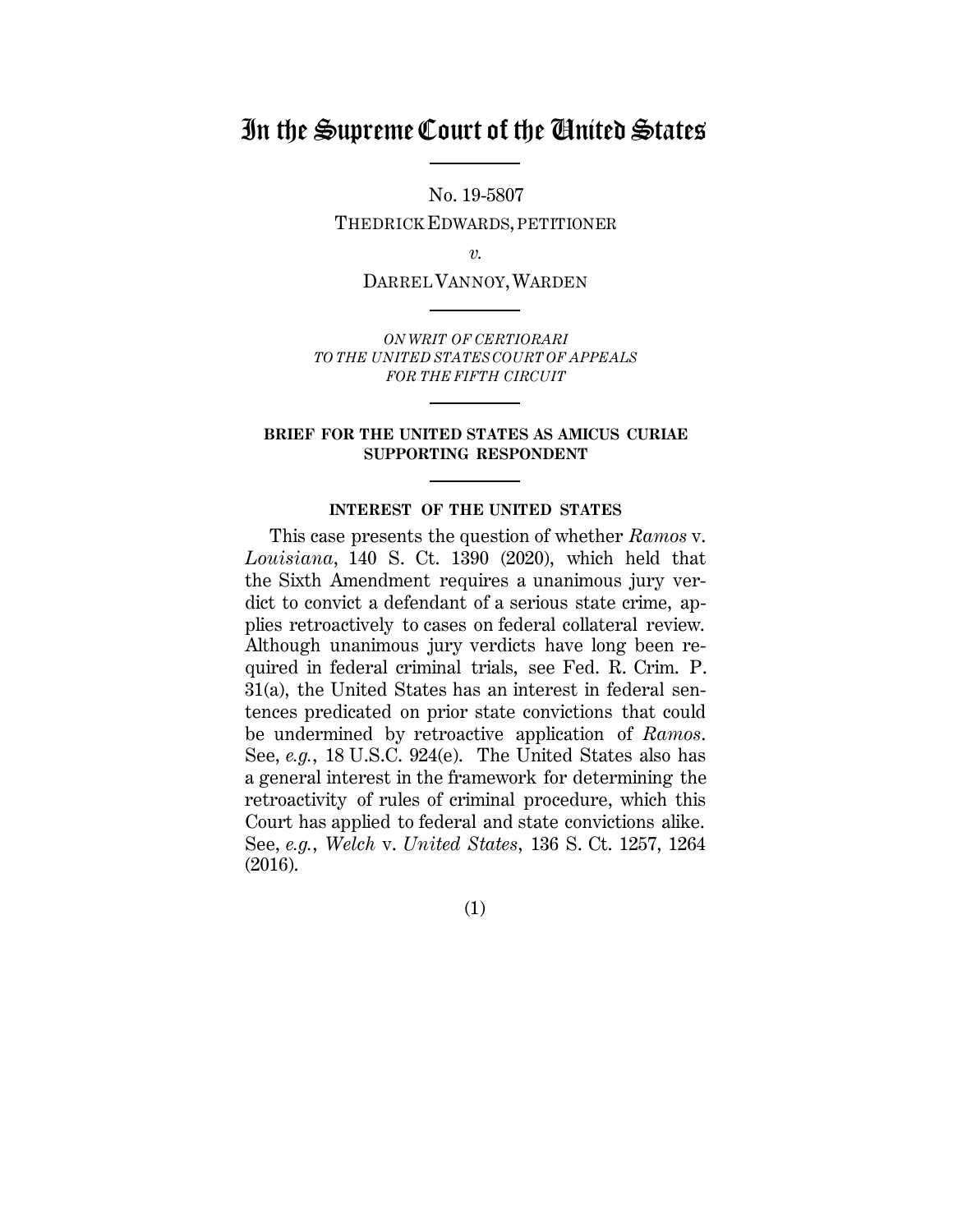#### **STATEMENT**

Following a jury trial in Louisiana state court, petitioner was convicted on five counts of armed robbery, in violation of La. Rev. Stat. Ann. § 14:64 (Supp. 2006); one count of aggravated rape, in violation of La. Rev. Stat. Ann. § 14:42 (Supp. 2006); and two counts of aggravated kidnapping, in violation of La. Rev. Stat. Ann. § 14:44 (1997). See J.A. 195, 202, 242. He was sentenced to three consecutive life terms, and five consecutive 30 year terms, of imprisonment. J.A. 242.The state court of appeals affirmed, and the Louisiana Supreme Court denied review. *Ibid.* Petitioner subsequently sought state postconviction relief, which the state trial court denied, and the state appellate courts declined further review. J.A. 144, 148-149. Petitioner then filed a petition for a writ of habeas corpus in the United States District Court for the Middle District of Louisiana. J.A. 150-194. The district court denied relief, and the court of appeals denied a certificate of appealability. J.A. 278- 281, 298-299.

1. In 2006, petitioner and an accomplice kidnapped a college student at gunpoint in Baton Rouge, Louisiana. J.A. 242-243. They hijacked his car and forced him to accompany them to several places, including his girlfriend's apartment. J.A. 243-244. There, petitioner and the accomplice raped two women and stole multiple items. J.A. 244. Two days later, petitioner and the accomplice kidnapped another man at gunpoint and forced him to withdraw money for them from an ATM. J.A. 244-245. Victims later identified petitioner as a participant in the crimes, and he confessed to his involvement. J.A. 244-245, 255; see J.A. 206-210.

Petitioner was charged with multiple state crimes and proceeded to trial. J.A. 242, 250. The jury found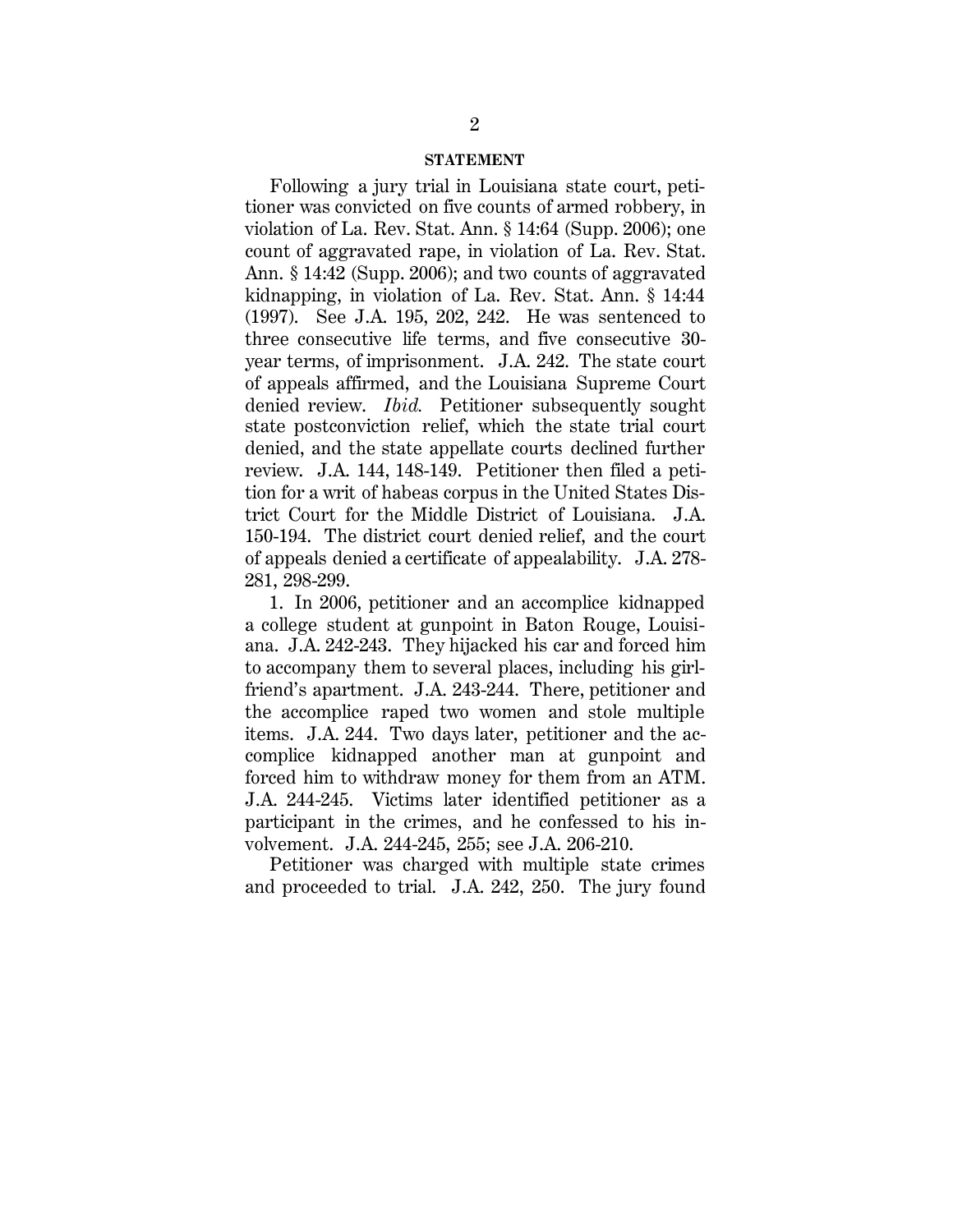him guilty of five counts of armed robbery, one count of aggravated rape, and two counts of aggravated kidnapping. J.A. 242; see J.A. 22, 114 (acquittal on attempted armed-robbery charge). At the time, Louisiana law permitted conviction based on a guilty verdict returned by at least 10 of 12 jurors. J.A. 250; see *Ramos* v. *Louisiana*, 140 S. Ct. 1390, 1394 (2020). Polling sheets indicated that ten jurors found respondent guilty on the armed-robbery counts and 11 jurors found him guilty on the aggravated-kidnapping and aggravated-rape counts. J.A. 17-21, 23-25. The court imposed consecutive sentences of life imprisonment on each of the aggravatedkidnapping and aggravated-rape counts and consecutive sentences of 30 years of imprisonment on each of the armed-robbery counts. J.A. 242.

Petitioner appealed to the Louisiana First Circuit Court of Appeals, which affirmed. J.A. 242. The Louisiana Supreme Court denied review. *Ibid.* His conviction became final when the time to file a petition for a writ of certiorari expired in March 2011. See *ibid.*; see also *Greene* v. *Fisher*, 565 U.S. 34, 39 (2011).

2. In December 2011, petitioner sought postconviction relief in Louisiana state court. J.A. 75-113, 242. Petitioner acknowledged that "well settled jurisprudence" based on this Court's decision in *Apodaca* v. *Oregon*, 406 U.S. 404 (1972), "uph[eld] the constitutionality" of Louisiana's law permitting conviction based on nonunanimous jury verdicts. J.A. 96. Petitioner contended, however, that this Court's discussion of incorporation principles in *McDonald* v. *City of Chicago*, 561 U.S. 742 (2010), had undermined that jurisprudence. J.A. 96-99.

The state trial court denied relief. J.A. 144. Both the state appellate court and the Louisiana Supreme Court denied further review. J.A. 148-149.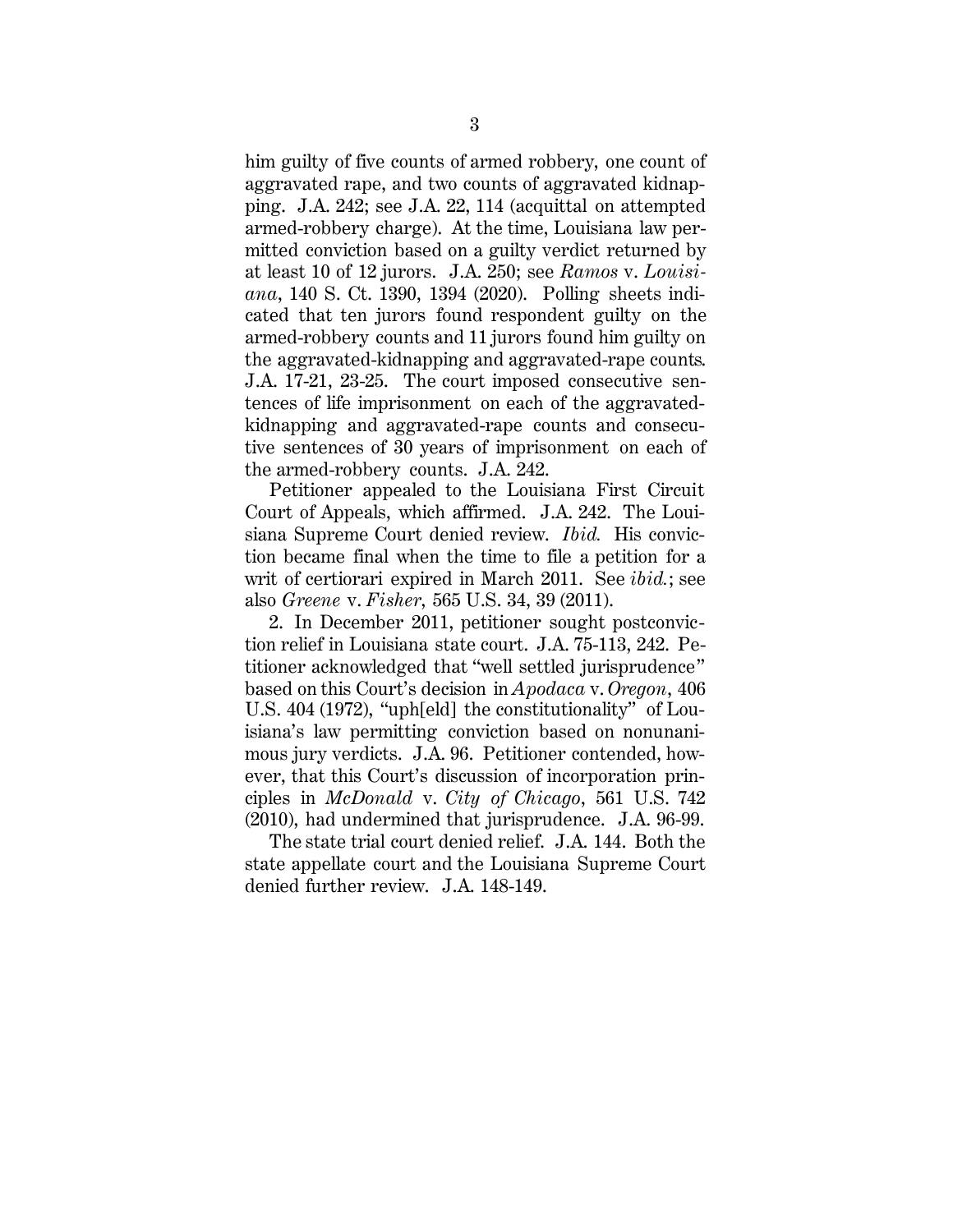3. In May 2015, petitioner filed a petition for a writ of habeas corpus in federal district court. J.A. 150-194; see 28 U.S.C. 2254. He acknowledged that this Court's decision in *Apodaca* had upheld a "non-unanimous jury system," but again contended that *McDonald* had called that decision into question. J.A. 177; see J.A. 177-180. The district court denied the petition. J.A. 278-281. Adopting the report and recommendation of a magistrate judge, the court determined that, under this Court's "settled" decisions, "petitioner can claim no violation of federal law from his conviction by a non-unanimous verdict." J.A. 251. The court of appeals denied a certificate of appealability. J.A. 298-299.

In August 2019, petitioner filed a petition for a writ of certiorari, contending that this Court's decisions upholding convictions by nonunanimous juries had been undermined by subsequent developments and should be "explicitly reversed." Pet. 10; see Pet. 7-12. While the petition was pending, the Court addressed the constitutionality of nonunanimous criminal juries in *Ramos*. There, six Justices agreed that the Sixth Amendment requires a unanimous verdict to convict a defendant of a serious crime and that the unanimity requirement applies to the States. *Ramos*, 140 S. Ct. at 1397; *id.* at 1420-1421 (Thomas, J., concurring in the judgment).

Three of those Justices suggested that the Court's decision in *Apodaca* need not be regarded as "a controlling precedent" on the Sixth Amendment question. *Ramos*, 140 S. Ct. at 1404 (opinion of Gorsuch, J.). The other three of those Justices accepted *Apodaca* as controlling on the Sixth Amendment question but concluded it should be overruled or otherwise distinguished. *Id.* at 1409 (Sotomayor, J., concurring); *id.* at 1410, 1417 n.6 (Kavanaugh, J., concurring in part); *id.*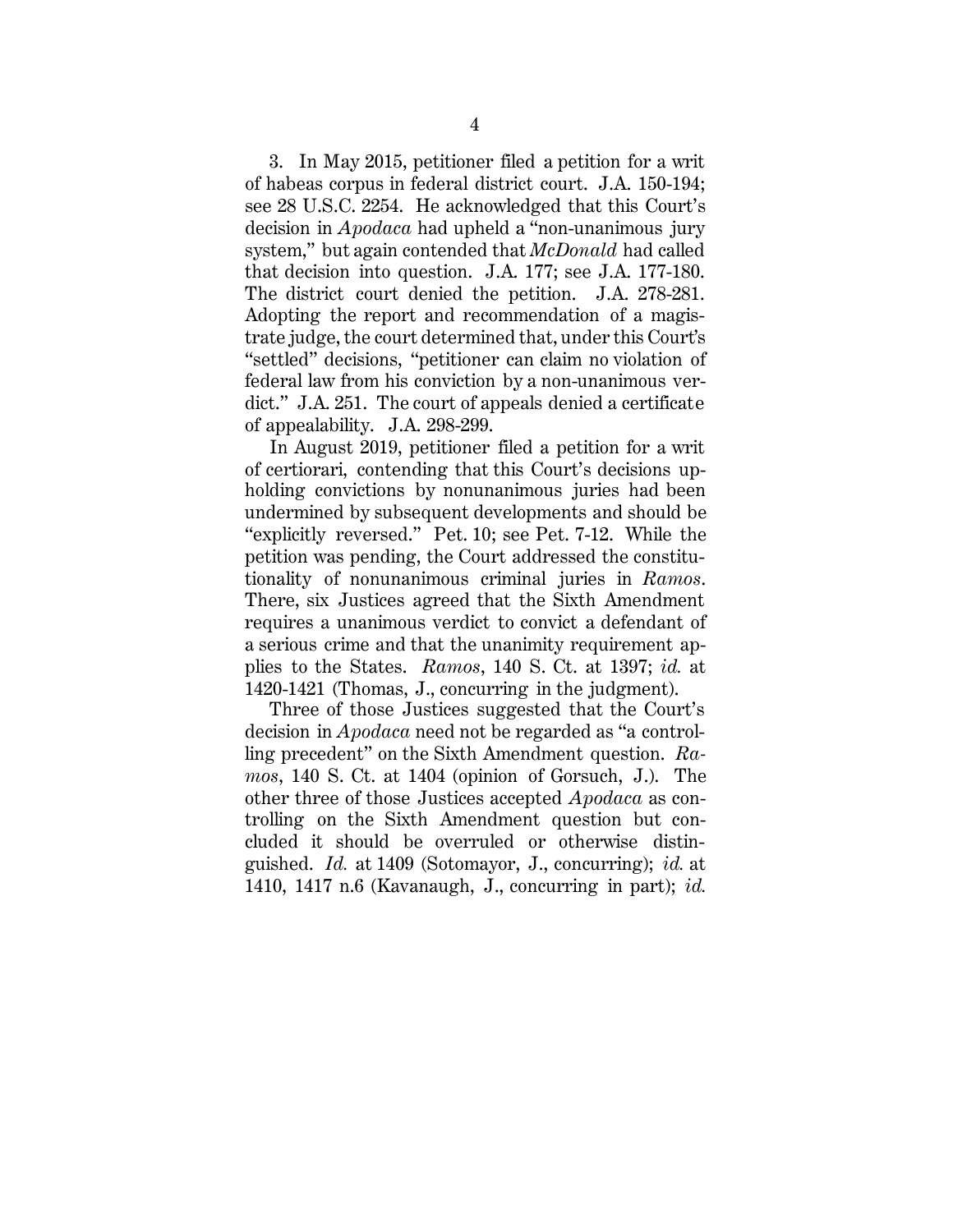at 1424-1425 (Thomas, J., concurring in the judgment); cf. *id.* at 1404-1407 (majority opinion) (concluding in the alternative that *Apodaca* should be overruled). The three dissenting Justices stated that they would "not overrule *Apodaca*." *Id.* at 1425 (Alito, J., dissenting).

*Ramos* did not decide whether "the right to jury unanimity applies to cases on collateral review." 140 S. Ct. at 1407 (plurality opinion); see *id.* at 1419-1420 (Kavanaugh, J., concurring in part); *id.* at 1437 (Alito, J., dissenting). The plurality noted, however, that "newly recognized rules of criminal procedure do not normally apply in collateral review" and that the only exception is so "demanding  $***$  that this Court has yet to announce a new rule of criminal procedure capable of meeting it." *Id.* at 1407. Justice Kavanaugh's partial concurrence added that, "assuming that the Court faithfully applies" its retroactivity precedents, *Ramos* "will not apply retroactively on federal habeas corpus review and will not disturb convictions that are final." *Id.* at 1420.

The Court subsequently granted the petition in this case, limited to the question whether the decision in *Ramos* applies retroactively to cases on federal collateral review. 140 S. Ct. 2737, 2737.

#### **SUMMARY OF ARGUMENT**

This Court's decision in *Ramos* v. *Louisiana*, 140 S. Ct. 1390 (2020), announced a new rule of criminal procedure that does not apply retroactively to cases on federal collateral review.

A. The framework set forth in *Teague* v. *Lane*, 489 U.S. 288 (1989), limits the retroactivity of criminal-procedure rules on federal collateral review. Under that framework, a "new" rule—that is, one that was not "dictated by precedent existing at the time the defendant's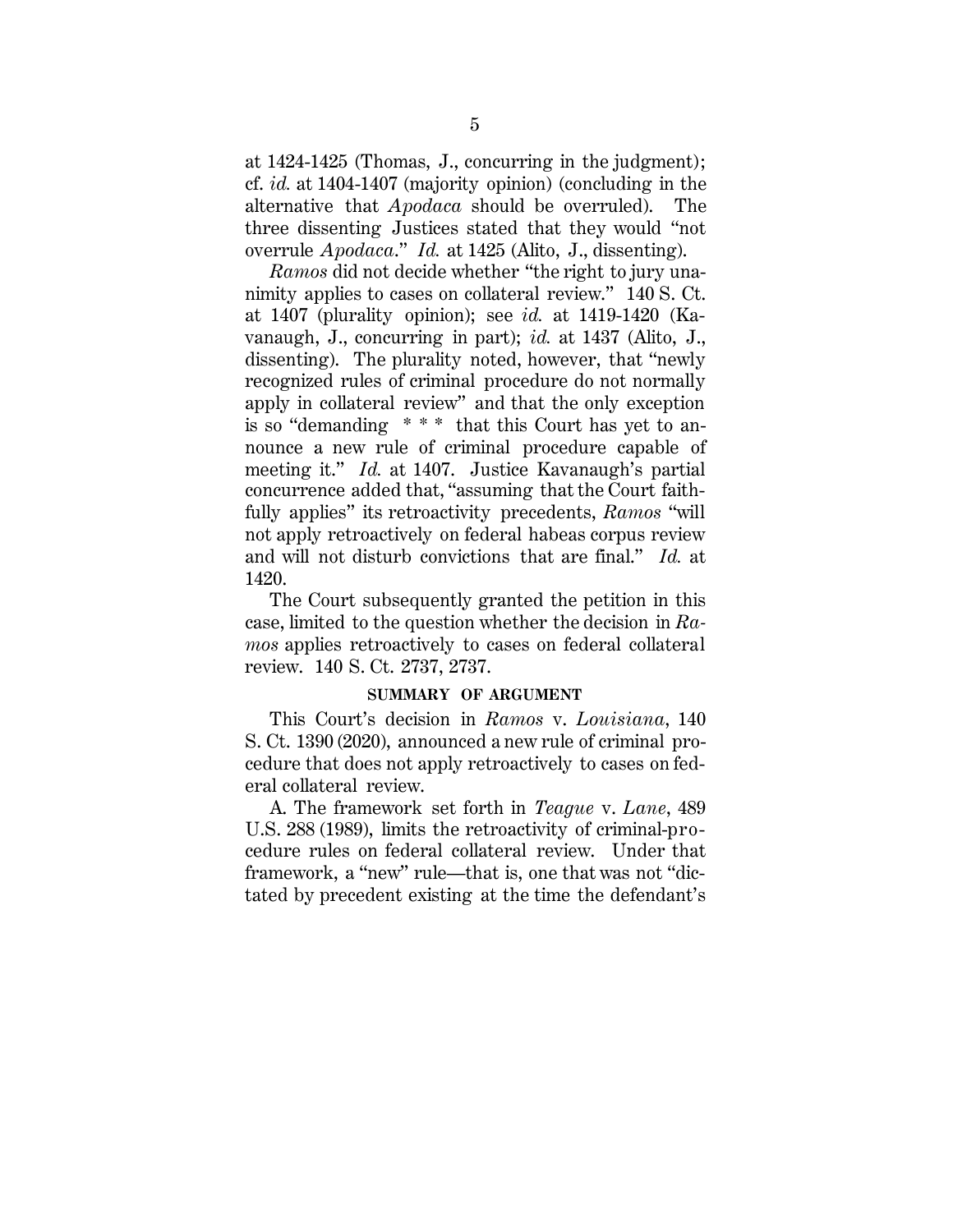conviction became final"—generally provides no basis for upsetting final convictions. *Id.* at 301 (plurality opinion) (emphasis omitted).

The rule announced in *Ramos* is new. In *Apodaca* v. *Oregon*, 406 U.S. 404 (1972), this Court rejected a Sixth Amendment challenge to a state conviction obtained by a nonunanimous verdict. Over the ensuing decades, prior to *Ramos*, the Court repeatedly reiterated that such convictions were constitutionally permissible. Even if some ambiguity existed about the precedential status of *Apodaca*, the opposite rule announced in *Ramos* was in no way "apparent to all reasonable jurists," *Chaidez* v. *United States*, 568 U.S. 342, 347 (2013) (citation omitted), before that decision was issued. To the contrary, lower courts routinely relied on *Apodaca* to uphold convictions by nonunanimous juries, and six Justices in *Ramos* agreed that *Apodaca* was a precedential decision of this Court. Reliance on that understanding was at least reasonable.

Petitioner's contention that *Ramos* reflects a settled rule, rather than a new one, conflates the merits analysis in *Ramos* with the retroactivity question in this case. *Ramos*'s grounding in the original understanding of the Sixth Amendment does not make it a settled rule. In *Whorton* v. *Bockting*, 549 U.S. 406 (2007), for example, the Court held that *Crawford* v. *Washington*, 541 U.S. 36 (2004), announced a new rule, even though it relied principally on the original meaning of the Sixth Amendment's Confrontation Clause. And vacating long-final convictions simply because state courts failed to anticipate *Ramos*'s repudiation of *Apodaca* would apply a hindsight-based remedy at odds with *Teague*. The premise of *Teague* is that courts must reasonably apply then-existing law. *Teague* should not be interpreted to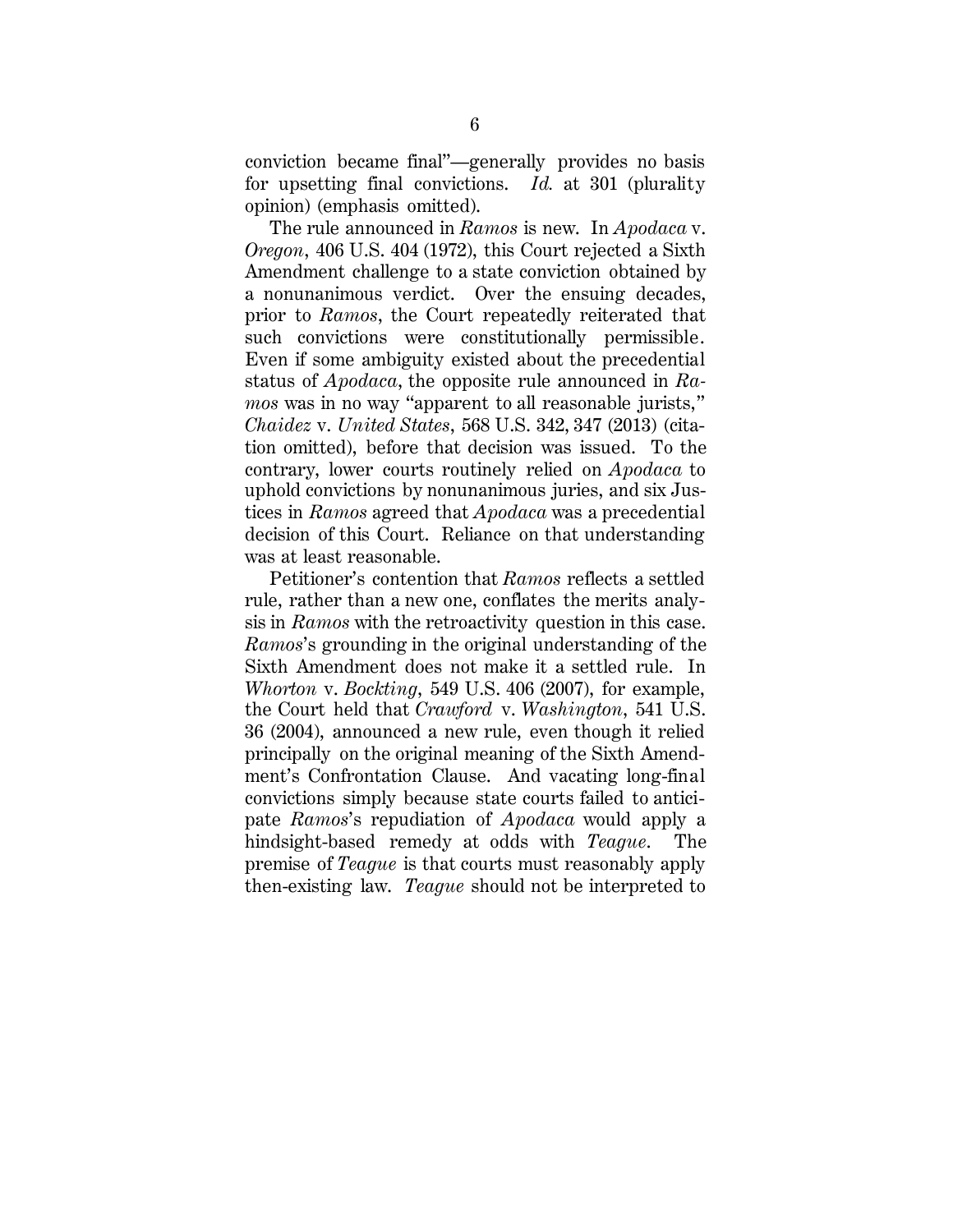invite, let alone require, lower courts to second-guess this Court's decisions by trying to anticipate whether a future Court would adhere to them.

B. Because the rule announced in *Ramos* is new and is undisputedly a procedural rule, rather than a substantive one—it would be retroactive only if it were a "watershed" rule of criminal procedure. *Teague*, 489 U.S. at 311 (plurality opinion). But the only rule that this Court has ever indicated would be watershed is the right-to-counsel rule announced in *Gideon* v. *Wainwright*, 372 U.S. 335 (1963). The Court has expressed considerable doubt that any other watershed rules remain unannounced, and *Ramos* did not discover one.

Even under the less-stringent pre-*Teague* retroactivity framework, this Court held that the jury-trial right does not apply retroactively. See *DeStefano* v. *Woods*, 392 U.S. 631, 634 (1968) (per curiam). The Court has relied on that holding after *Teague* to conclude that subsidiary components of the jury-trial right—such as the right to have a jury find aggravating factors in a capital case—are likewise not watershed rules. See *Schriro* v. *Summerlin*, 542 U.S. 348, 356-358 (2004). Applying that same logic here compels the conclusion that the unanimity component of the jury-trial right announced in *Ramos* is likewise not a watershed rule.

Petitioner fails to show otherwise. A rule can be watershed only if it is both "necessary to [avoid] an impermissibly large risk of an inaccurate conviction" and also alters courts' "understanding of the bedrock procedural elements essential to the fairness of a proceeding." *Whorton*, 549 U.S. at 418 (citations and internal quotation marks omitted). Petitioner cannot show that the *Ramos* rule satisfies either criterion. He suggests that a unanimous verdict is necessary to a fair and accurate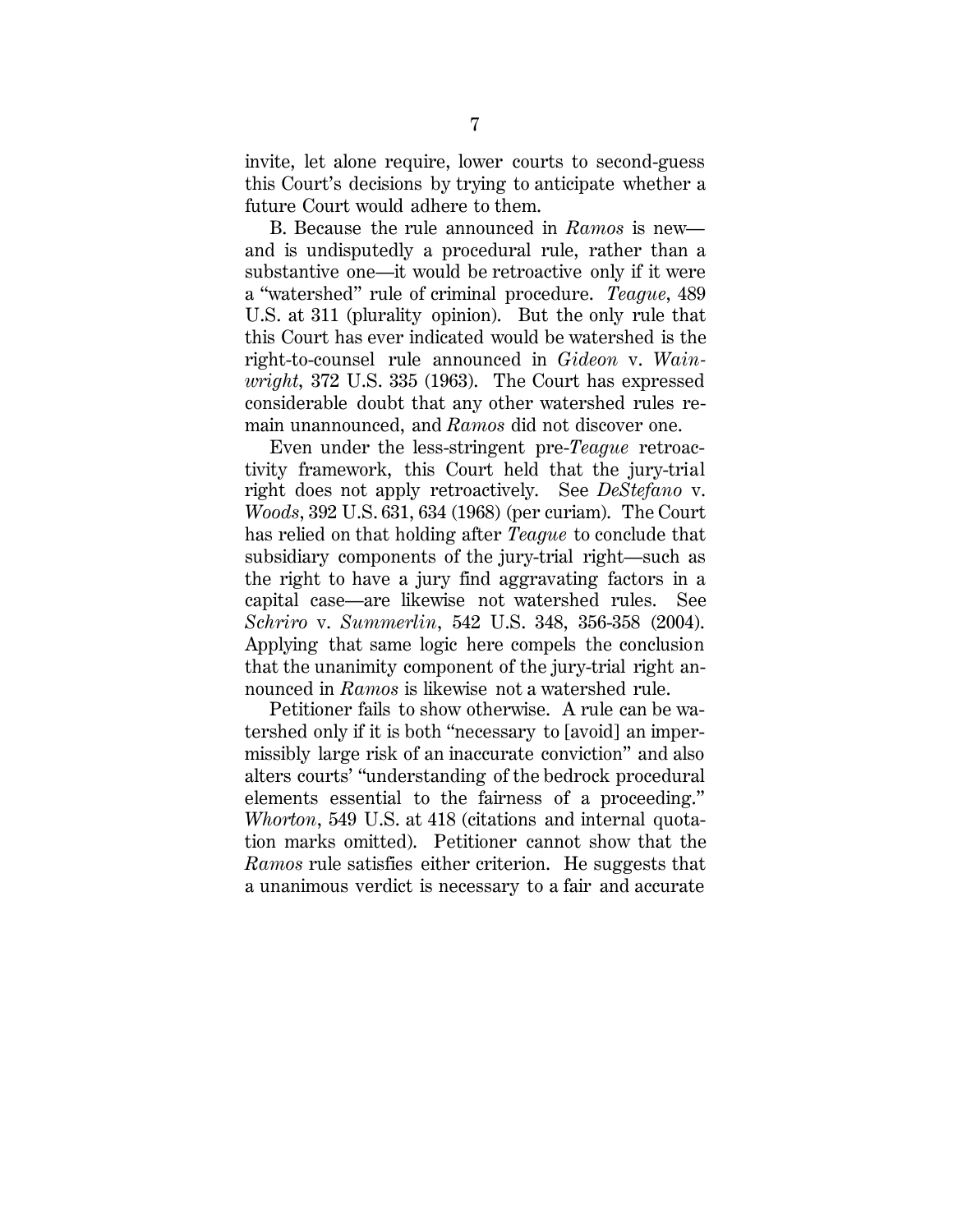verdict, but this Court rejected that proposition in *Johnson* v. *Louisiana*, 406 U.S. 356 (1972), which held that nonunanimous verdicts are consistent with the Due Process Clause. *Ramos*, which addressed only a Sixth Amendment challenge to nonunanimous verdicts, did nothing to disturb *Johnson*'s reasoning. And even if petitioner were writing on a blank slate, he does not present any sound empirical or legal basis for deeming *Ramos* to be comparable to *Gideon*. Among other things, if juror disagreement were in itself enough to substantially call into question the fairness and accuracy of a conviction, then the remedy for a hung jury—which by definition includes jurors who refuse to find guilt would be an acquittal, rather than a retrial.

C. The reliance interests that the *Teague* framework protects further militate against applying *Ramos* retroactively on federal collateral review. Louisiana and Oregon have convicted thousands of defendants by nonunanimous juries in recent decades. Vacating those convictions would impose enormous costs on those States, the public, and victims of crime. The States would likely lack the resources to retry all of those defendants, and the staleness of evidence would make it impossible to reconvict many of them. Defendants whose convictions are remote in time because they received long sentences for serious violent crimes are among the most likely to benefit from such a windfall. Retroactive application of *Ramos* would also invite challenges to Louisiana and Oregon convictions involving guilty pleas or unanimous jury verdicts, and would disturb federal sentences imposed under recidivist sentencing statutes. Such disruptive results are precisely what the *Teague* framework was designed to preclude.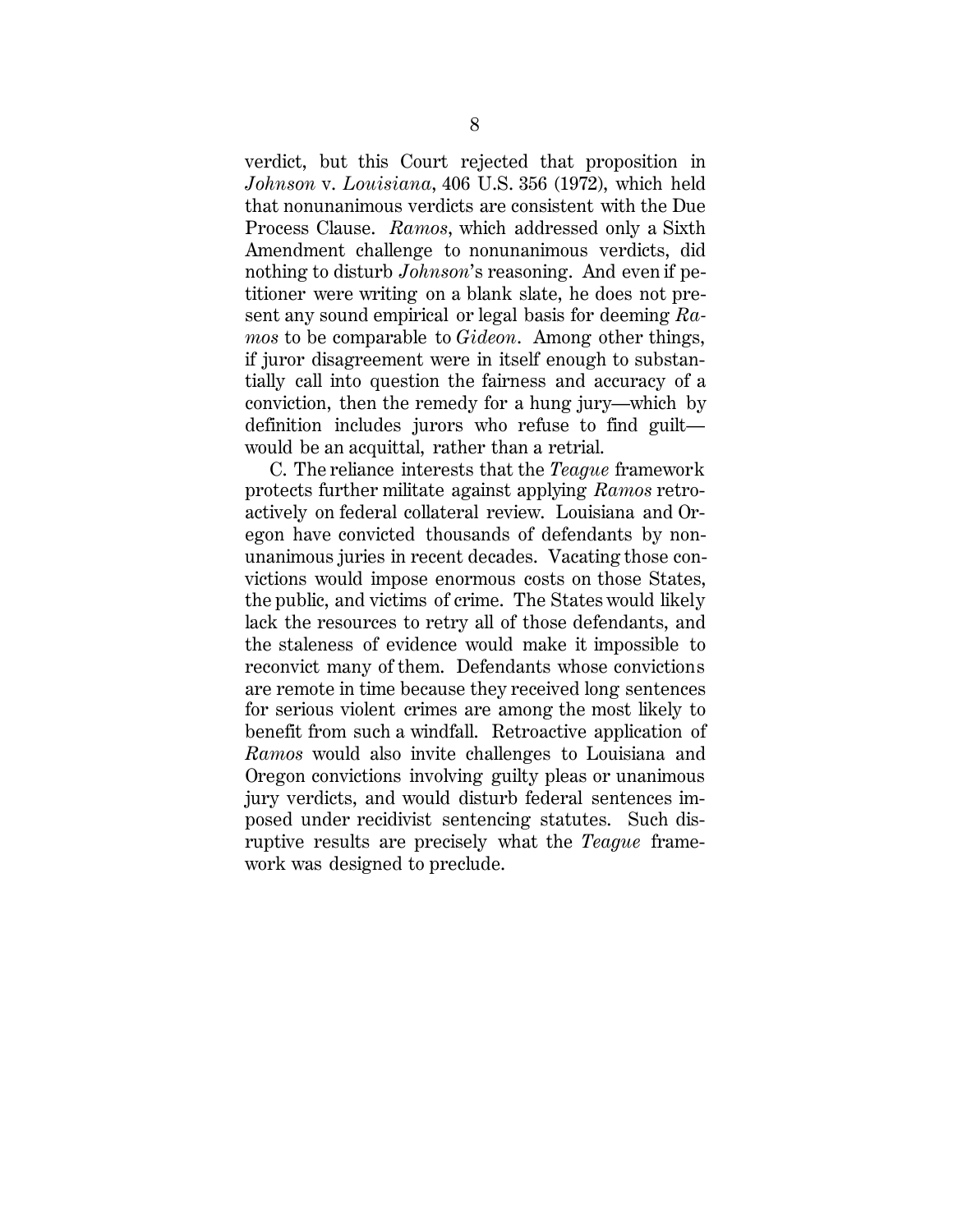#### **ARGUMENT**

#### *RAMOS* **ANNOUNCED A NEW RULE OF CRIMINAL PRO-CEDURE THAT DOES NOT APPLY RETROACTIVELY TO CASES ON FEDERAL COLLATERAL REVIEW**

Under the framework set forth in *Teague* v. *Lane*, 489 U.S. 288 (1989), a new procedural rule does not apply retroactively to cases on federal collateral review unless it is a "watershed rule[] of criminal procedure." *Id.* at 311 (plurality opinion); see, *e.g.*, *Penry* v. *Lynaugh*, 492 U.S. 302, 313-314 (1989) (adopting the *Teague* plurality's approach to retroactivity). The juryunanimity rule of *Ramos* v. *Louisiana*, 140 S. Ct. 1390 (2020), is a new procedural rule that does not fall within that exception. The rule is new because it was not dictated by existing precedent—indeed, it held that a prior decision of this Court reached the wrong result. And it is not a watershed rule, because this Court's precedents make clear that it is not necessary to ensure fundamental accuracy and fairness. It accordingly does not apply retroactively on federal collateral review. \*

l

<sup>\*</sup> A *Teague* retroactivity analysis suffices to resolve this case without any need to consider whether the limits on federal habeas review in 28 U.S.C. 2254(d) would likewise preclude relief. See *Horn* v. *Banks*, 536 U.S. 266, 272 (2002) (per curiam) (explaining that a court "must conduct a threshold *Teague* analysis when the issue is properly raised"). For that reason, and because the question presented does not clearly reference Section 2254(d), the government does not address that provision in this brief. If the Court wishes to consider Section 2254(d) in this case, the government respectfully requests the opportunity to submit a supplemental brief.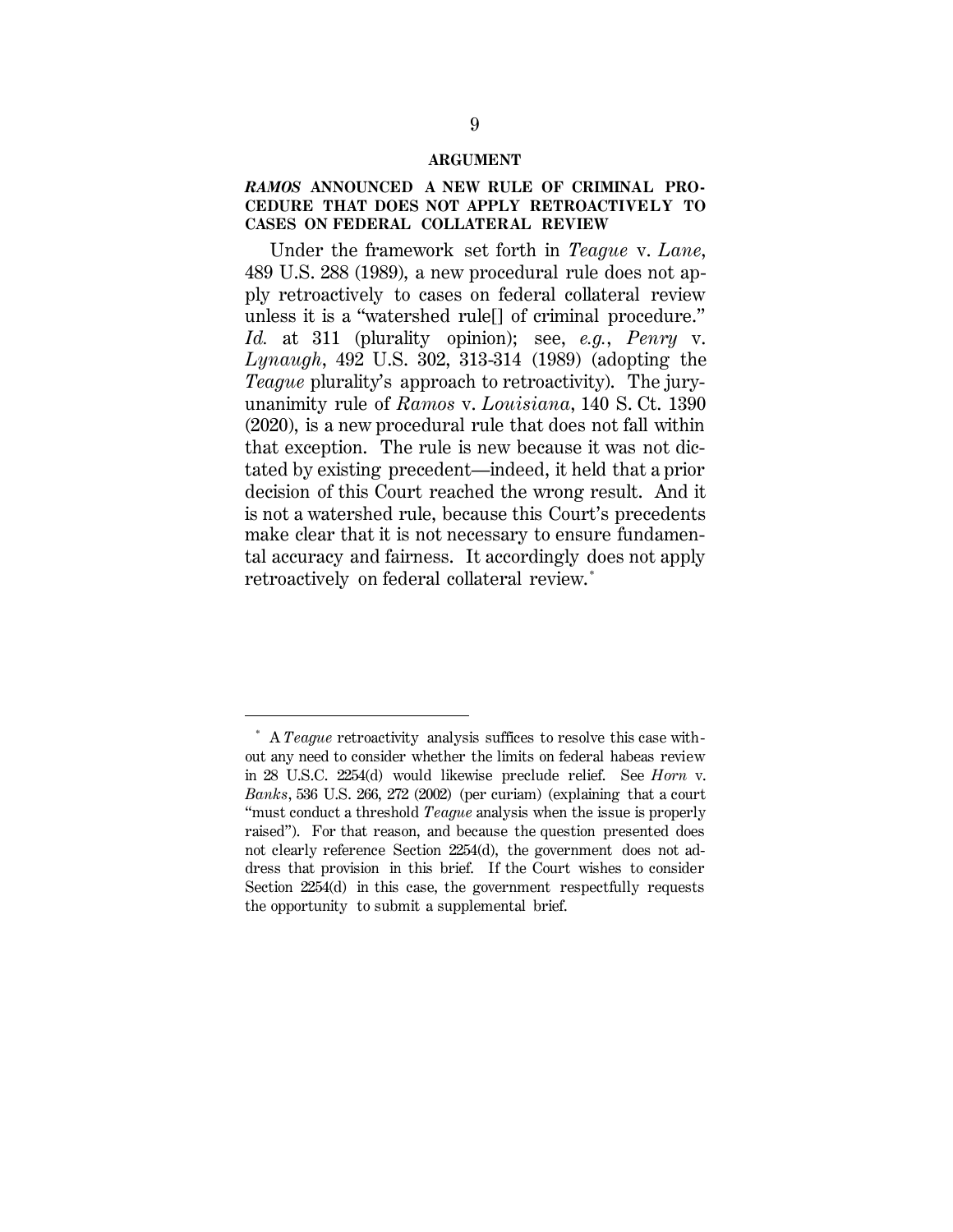### **A.** *Ramos* **Announced A New Procedural Rule That Would Apply Retroactively On Federal Collateral Review Only If It Were A "Watershed Rule Of Criminal Procedure"**

The "[a]pplication of constitutional rules not in existence at the time a conviction became final seriously undermines the principle of finality which is essential to the operation of our criminal justice system." *Teague*, 489 U.S. at 309 (plurality opinion). Accordingly, under the *Teague* framework, courts adjudicating collateral attacks "generally \* \* \* apply the law prevailing at the time a conviction became final." *Id.* at 306 (citation omitted). A decision issued after that time is automatically retroactive "[o]nly when [it] appl[ies] a settled rule." *Chaidez* v. *United States*, 568 U.S. 342, 347 (2013). *Ramos*, however, did not "apply a settled rule," but instead announced a "'new rule'" of criminal procedure, *ibid.*, which would apply retroactively only if it were so uniquely critical to accuracy and fairness as to be a "[w]atershed rule[]," *id.* at 347 n.3.

#### *1. The rule announced in* **Ramos** *is new*

As the opposite of a "settled rule," *Chaidez*, 568 U.S. at 347, a "new rule" includes any rule "not *dictated* by precedent existing at the time the defendant's conviction became final," *Teague*, 489 U.S. at 301 (plurality opinion). The starkest example of a new rule is one that constitutes the "overruling of an earlier holding." *Whorton* v. *Bockting*, 549 U.S. 406, 416 (2007) (citation omitted). But the "spectrum" of new rules, *Teague*, 489 U.S. at 301 (plurality opinion), includes any rule that would not have been "apparent to all reasonable jurists" at the time the defendant's conviction became final, *Chaidez*, 568 U.S. at 347 (citation omitted). *Ramos*'s unanimous-jury rule—which reversed the uniform ap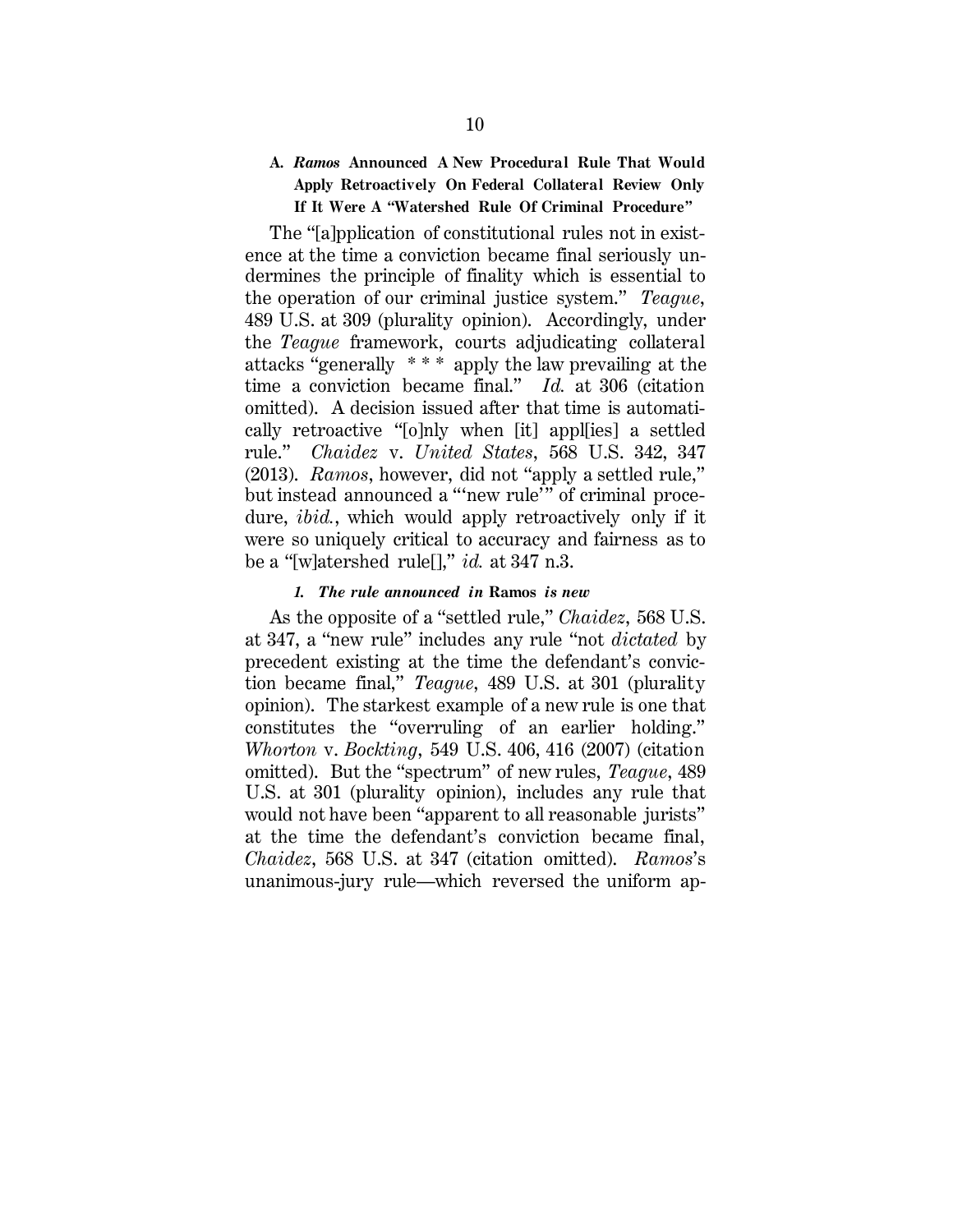proach taken after the Court's prior decision in *Apodaca* v. *Oregon*, 406 U.S. 404 (1972)—was far from apparent to all reasonable jurists.

a. Before this Court's decision in *Duncan* v. *Louisiana*, 391 U.S. 145 (1968), the Sixth Amendment's jurytrial right did not apply to the States. States were accordingly free to determine whether, in a state criminal trial, "the verdict must be unanimous or not." *Maxwell* v. *Dow*, 176 U.S. 581, 605 (1900). Beginning in the 1890s and 1930s, respectively, Louisiana and Oregon chose to allow state criminal convictions by nonunanimous juries. See *Ramos*, 140 S. Ct. at 1394. In incorporating the jury-trial right against the States, the Court in *Duncan* "left open the question" whether "a right not to be convicted except by a unanimous verdict" applied. *DeStefano* v. *Woods*, 392 U.S. 631, 632-633 (1968) (per curiam).

The Court addressed that question in *Apodaca*. Five Justices concluded, based on different reasoning, that an Oregon conviction by a nonunanimous jury was constitutionally valid. 406 U.S. at 406 (plurality opinion); see *Johnson* v. *Louisiana*, 406 U.S. 356, 369-380 (1972) (Powell, J., concurring) (explaining vote in *Apodaca*). Over the ensuing decades, Louisiana and Oregon conducted thousands of criminal jury trials without requiring unanimity. See *Ramos*, 140 S. Ct. at 1406 & n.68; *id.* at 1436 (Alito, J., dissenting). And courts in both States routinely upheld convictions by nonunanimous juries based on *Apodaca*. See *id.* at 1428 & n.9.

Until last Term, this Court did not review any of those state-court decisions relying on *Apodaca*. And the Court itself cited *Apodaca* for the proposition that a state criminal "jury's verdict need not be unanimous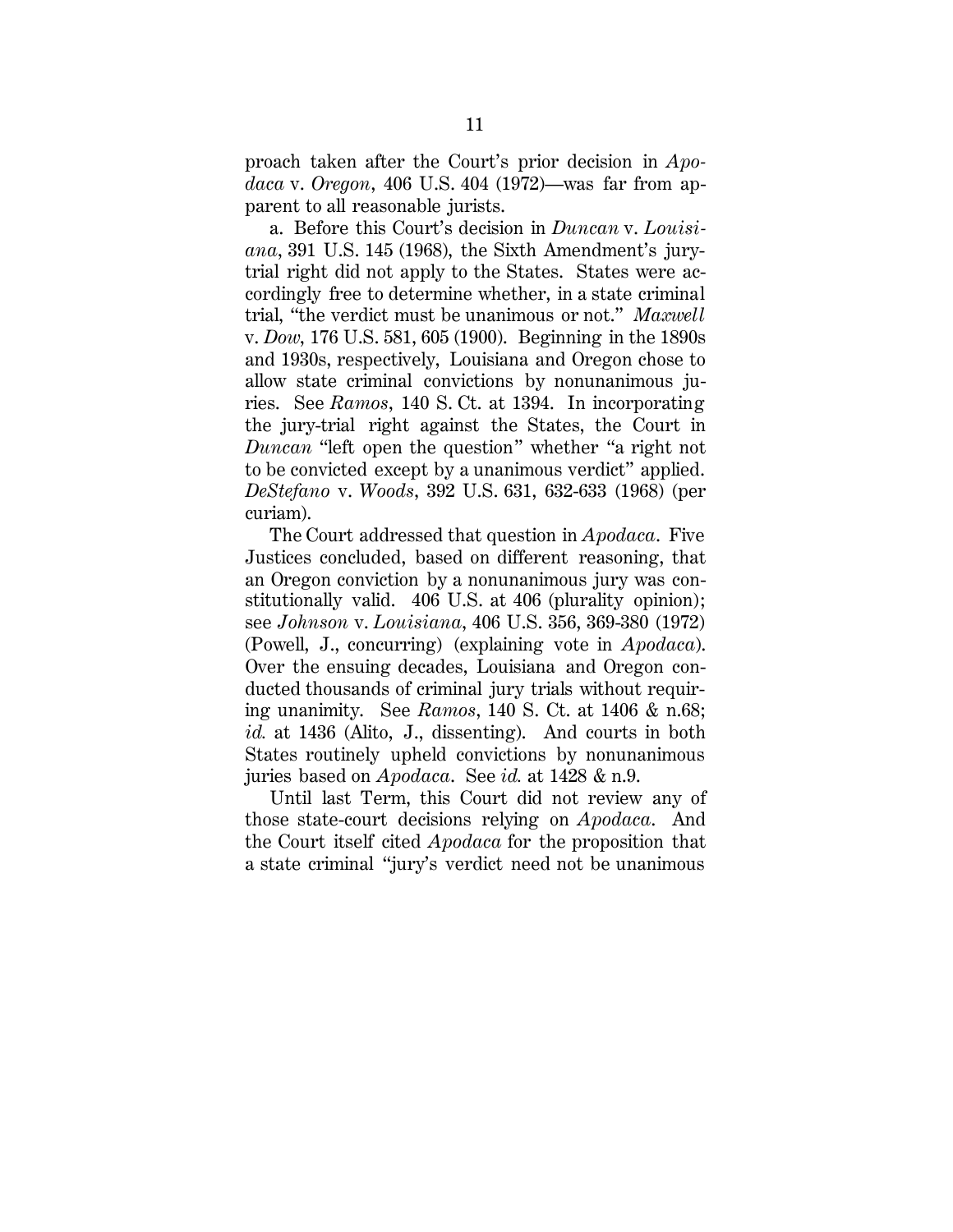to satisfy constitutional requirements." *Burch* v. *Louisiana*, 441 U.S. 130, 136 (1979); see, *e.g.*, *McDonald* v. *City of Chicago*, 561 U.S. 742, 766 n.14 (2010) (describing *Apodaca* as having "held" that the Sixth Amendment "does not require a unanimous jury verdict in state criminal trials"); *Schad* v. *Arizona*, 501 U.S. 624, 634 n.5 (1991) (plurality opinion) (citing *Apodaca* for the principle that "a state criminal defendant, at least in noncapital cases, has no federal right to a unanimous jury verdict"); *Brown* v. *Louisiana*, 447 U.S. 323, 330- 331 (1980) (plurality opinion) (citing *Apodaca* for the principle that a "10-to-2 vote in [a] state trial does not violate the Constitution"). Leading treatises similarly understood *Apodaca* to mean that "the Sixth Amendment does not require jury unanimity in state criminal trials." 6 Wayne R. LaFave et al., *Criminal Procedure* § 22.1(e), at 20 (3d ed. 2007); see, *e.g.*, 2 William J. Rich, *Modern Constitutional Law* § 30:27, at 455 (3d ed. 2011) (similar).

b. When this Court granted a writ of certiorari in *Ramos* and held that the Sixth Amendment requires a unanimous jury verdict to convict a state defendant of a serious crime, 140 S. Ct. at 1397, it brought an end to nearly four decades of reliance on *Apodaca*. In doing so, it announced a new rule.

Far from being "apparent to all reasonable jurists," *Chaidez*, 568 U.S. at 347 (citation omitted), the rule announced in *Ramos* does not appear to have been applied by any jurist before this Court's decision. Petitioner and his amici do not cite a single decision by any court that declined to follow the result of *Apodaca* and instead applied the rule that *Ramos* adopted. The uniform results of "every court decision [anyone is] aware of" are compelling evidence that "a jurist considering all the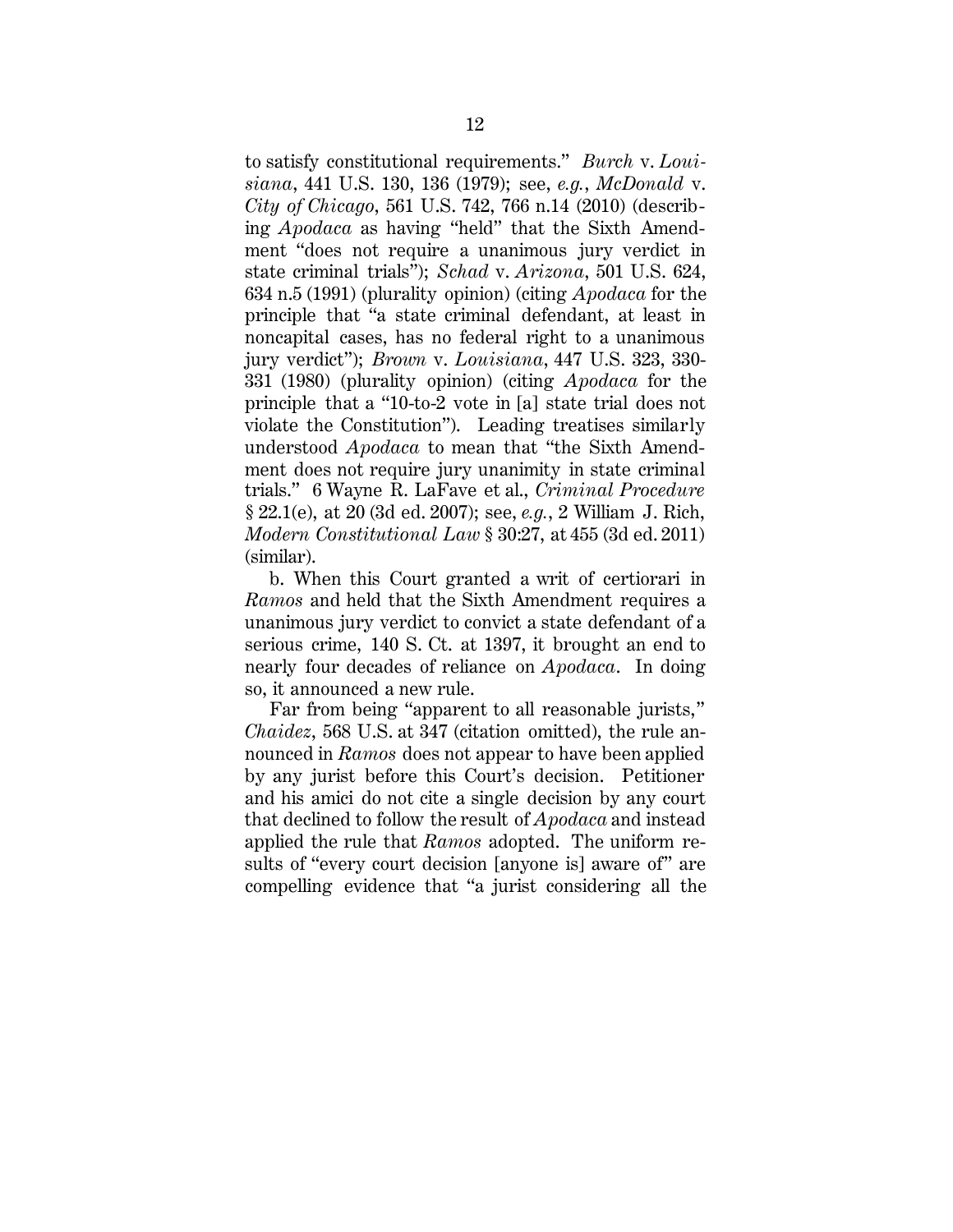relevant material" available at the time "could reasonably have reached a conclusion contrary to [this Court's later] holding." *Lambrix* v. *Singletary*, 520 U.S. 518, 538 (1997).

Indeed, *Ramos* is at least akin to—if not an actual example of—the "explicit overruling of an earlier holding," which "no doubt creates a new rule." *Whorton*, 549 U.S. at 416 (quoting *Saffle* v. *Parks*, 494 U.S. 484, 488 (1990)). As state courts' adherence to *Apodaca* makes clear, none of them would have felt free to question that decision and overturn convictions like petitioner's. As lower courts in a system of "vertical *stare decisis*," the state courts had "a constitutional obligation to follow" the "*result* of" this Court's decision in *Apodaca*—that state criminal convictions obtained by a nonunanimous jury do not violate the Sixth Amendment. *Ramos*, 140 S. Ct. at 1416 nn.5-6 (Kavanaugh, J., concurring in part); see *Rodriguez de Quijas* v. *Shearson/American Express, Inc.*, 490 U.S. 477, 484 (1989).

Even in this Court, a total of "six Justices" in *Ramos* "treat[ed] the result in *Apodaca* as a precedent for purposes of *stare decisis* analysis." *Ramos*, 140 S. Ct. at 1417 n.6 (Kavanaugh, J., concurring in part). And the three Justices who questioned *Apodaca*'s precedential status stated that "no one has found a way to make sense of" the decision. *Id.* at 1399 (plurality opinion). At a minimum, the opinions in *Ramos* illustrate that *Apodaca*'s status—and the constitutionality of nonunanimous juries—was "susceptible to debate among reasonable minds." *O'Dell* v. *Netherland*, 521 U.S. 151, 160 (1997) (citation omitted). Accordingly, the contrary result that the Court reached in *Ramos* was based on a new rule.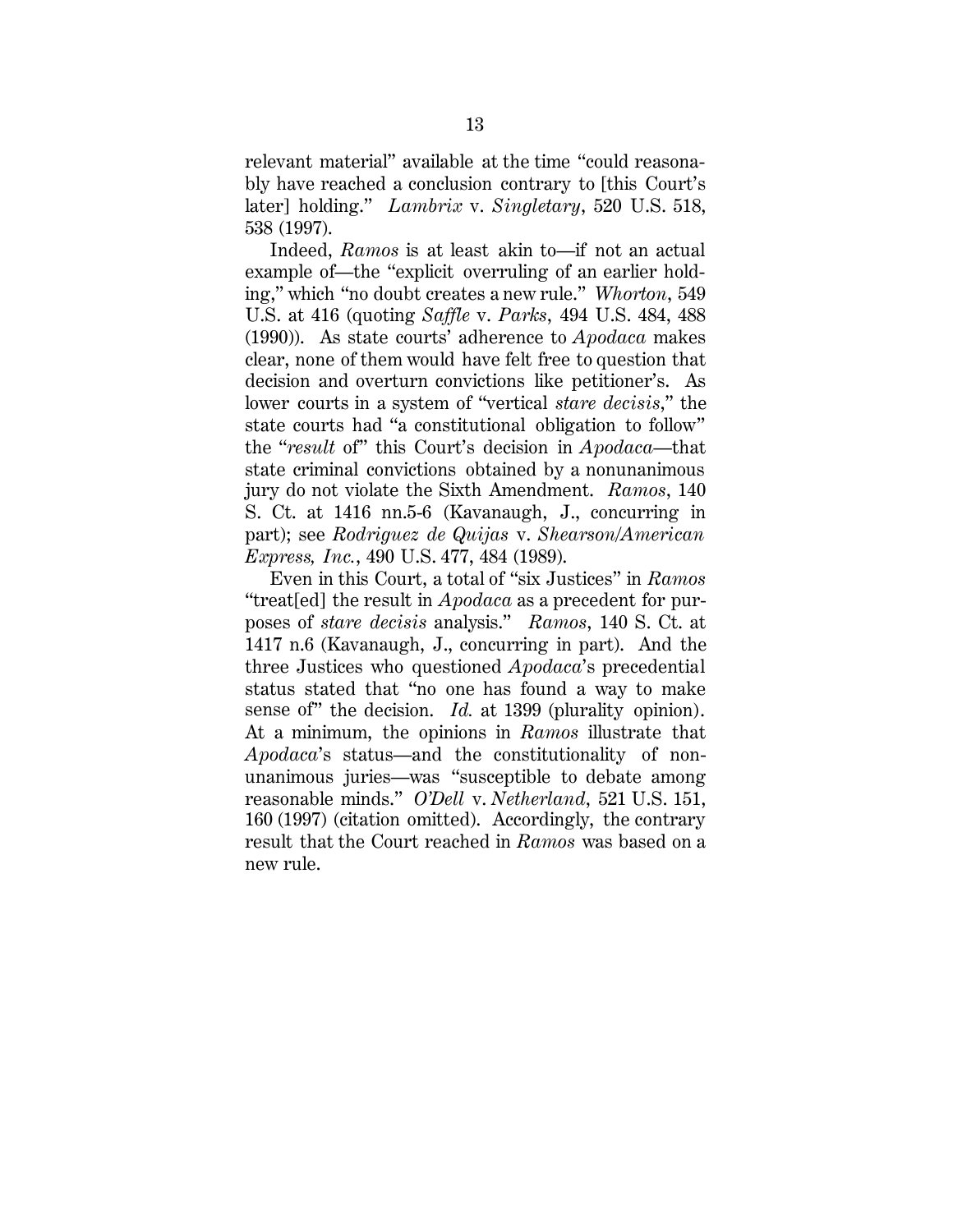#### *2. Petitioner errs in characterizing* **Ramos** *as a settled rule*

Petitioner nevertheless contends (Br. 12-22) that the rule announced in *Ramos* broke no new ground. That contention is at odds with both longstanding pre-*Ramos*  practices and the basic rationale of *Teague*.

a. In determining whether a rule announced by this Court was new, a court "must ascertain the 'legal landscape'" at the time that "the defendant's conviction became final," and "ask whether the Constitution, *as interpreted by the precedent then existing*, compel[led] the rule." *Beard* v. *Banks*, 542 U.S. 406, 411 (2004) (emphasis added; citation omitted). The Court's decision in *Apodaca* thus poses an insuperable obstacle to petitioner's efforts (Br. 13) to classify *Ramos* as simply reflecting the application of "well-settled principles."

Even assuming that the law could have been regarded as clear at some earlier time, *Apodaca* itself unsettled it. As noted above, six Justices in *Ramos* would have given *stare decisis* effect to *Apodaca*, and even the three Justices who questioned *Apodaca*'s precedential value described it as a "strange turn" in "the Sixth Amendment's otherwise simple story." 140 S. Ct*.* at 1397. No Justice suggested that lower courts would have been free to disregard it. To the extent that *Apodaca* was "shaky ground" for Louisiana's and Oregon's nonunanimous-jury practices, *id.* at 1398 (plurality opinion), it was "ground" nonetheless. The state courts in petitioner's case were thus not "act[ing] objectively unreasonably," *O'Dell*, 521 U.S. at 156, by relying on it.

Furthermore, even before *Apodaca*, the Court had sent mixed signals about whether the Sixth Amendment requires jury unanimity. In *Williams* v. *Florida*, 399 U.S. 78 (1970), for example, the Court "intimate[d] no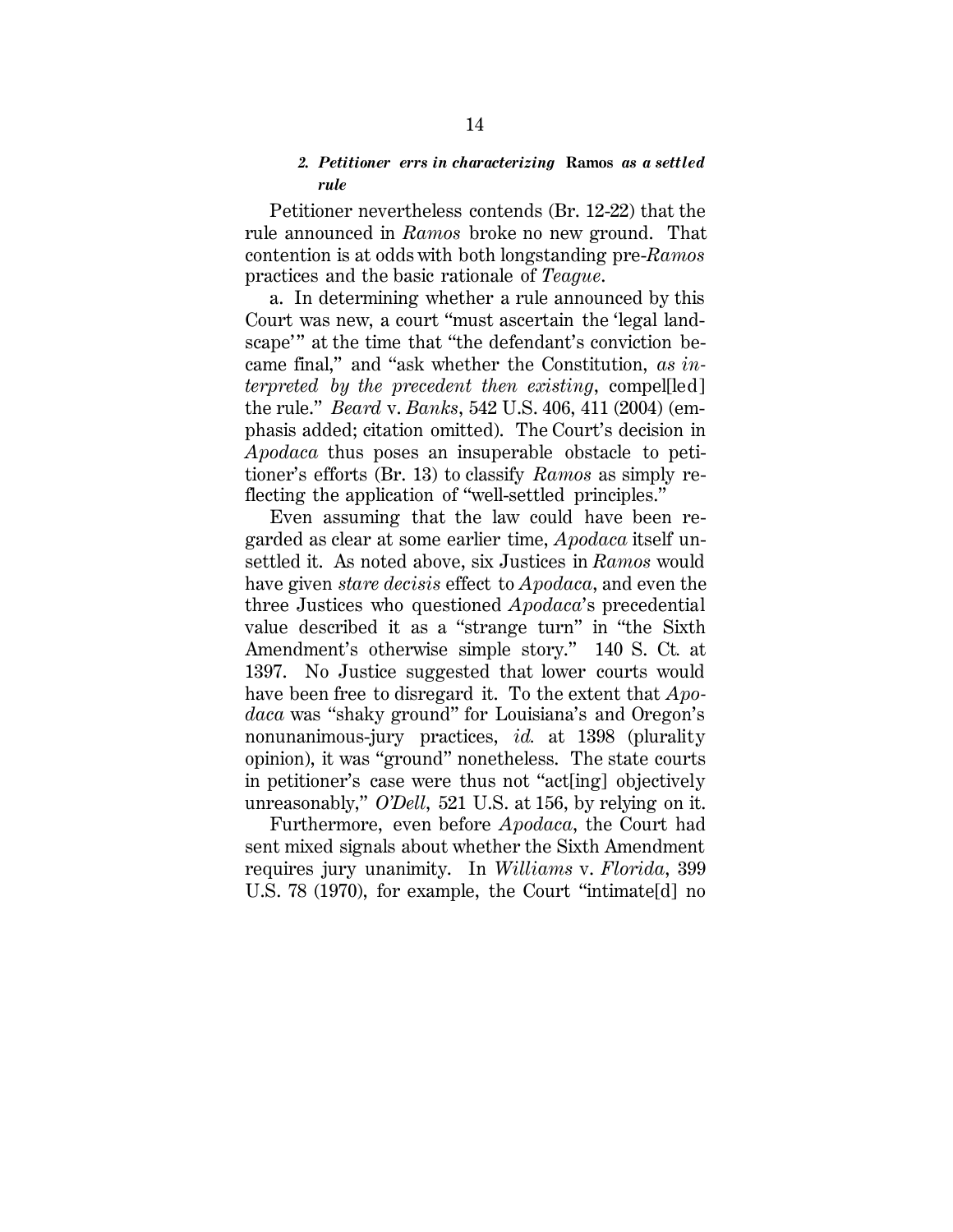view whether or not the requirement of unanimity is an indispensable element of the Sixth Amendment jury trial" while concluding that the common-law requirement for 12 jurors is not. *Id.* at 101 n.46. And until *Ramos*, the Court had never held that a unanimous-jury requirement is incorporated against the States. Indeed, just a year earlier, the Court acknowledged the anomaly that "the Sixth Amendment requires jury unanimity in federal, but not state, criminal proceedings." *Timbs* v. *Indiana*, 139 S. Ct. 682, 687 n.1 (2019); see *McDonald*, 561 U.S. at 766 n.14 (similar).

b. This Court has rejected petitioner's suggestion that a rule is not "new" simply because this Court relies on constitutional first principles in announcing it. Br. 13-14 (citation omitted). In *Whorton* v. *Bockting*, *supra*, the Court held that its interpretation of the Confrontation Clause in *Crawford* v. *Washington*, 541 U.S. 36 (2004), was a new rule, notwithstanding that "the Framers' understanding of the meaning of the Confrontation Clause" was "the basis for the *Crawford* decision." *Whorton*, 549 U.S. at 417. And this is an even clearer case of a new rule than *Whorton*. There, at least, the results of the Court's pre-*Crawford* decisions were generally "consistent with the rule announced in *Crawford*." *Id.* at 413. That is far from true here.

Petitioner identifies no precedent for granting collateral relief under the *Teague* framework in circumstances like these. He attempts (Br. 12-13) to analogize this case to *Stringer* v. *Black*, 503 U.S. 222 (1992), but the analogy is unsound. *Stringer* determined that *Maynard* v. *Cartwright*, 486 U.S. 356 (1988), and *Clemons* v. *Mississippi*, 494 U.S. 738 (1990), which invalidated state capital-sentencing schemes, did not announce new rules because their holdings "follow[ed] *a*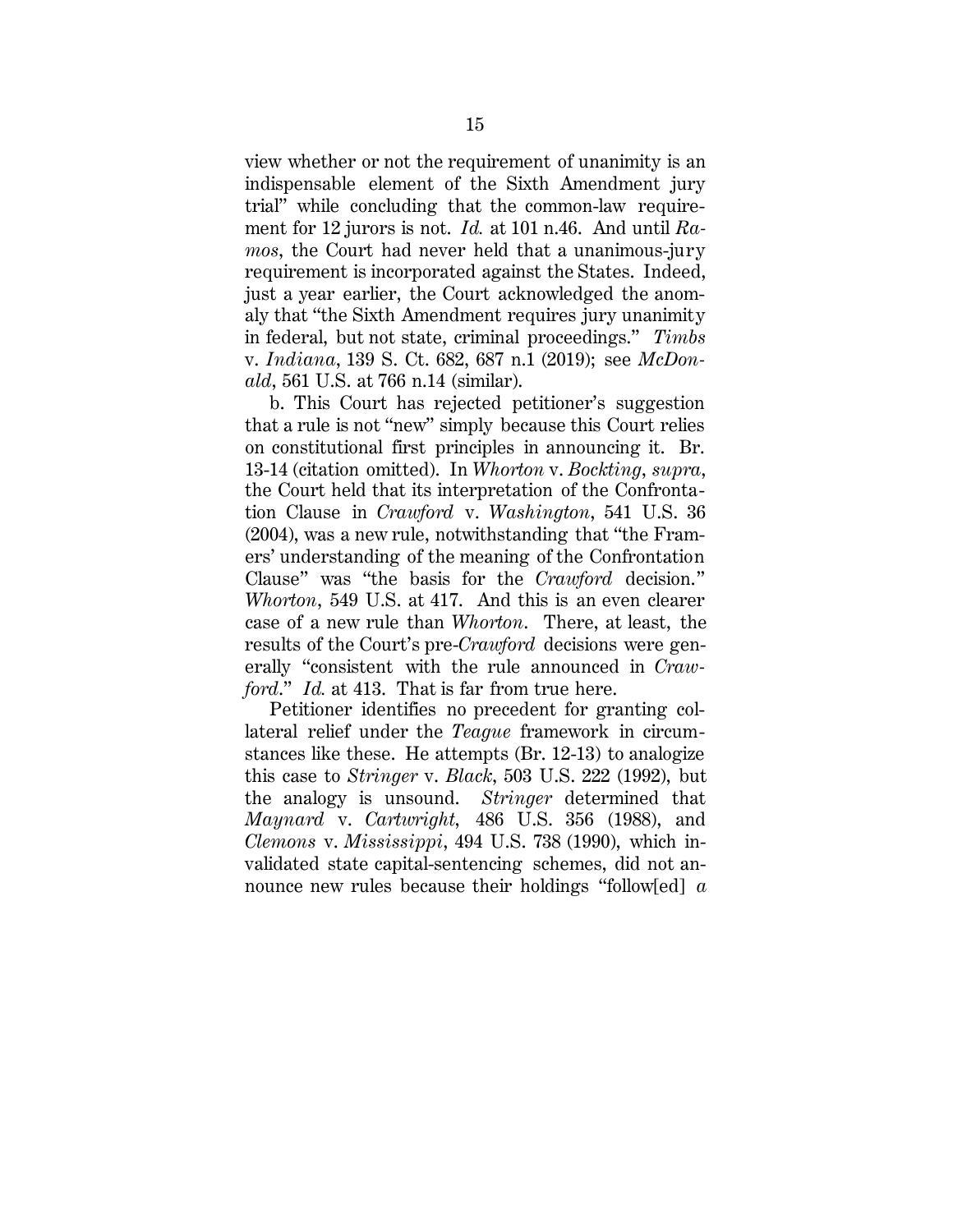*fortiori*" from *Godfrey* v. *Georgia*, 446 U.S. 420 (1980), which invalidated a similarly worded scheme. *Stringer*, 503 U.S. at 229. No such clear precedent dictated the result in *Ramos*. To the contrary, decades of decisions reaching the *opposite* result belie petitioner's assertion (Br. 17) that "nothing in *Ramos* could be described as a novel doctrine, doctrinal development, or doctrinal evolution."

c. Petitioner's narrow conception of a "new rule" essentially collapses the distinction between the merits question in *Ramos* and the retroactivity question in this case. If his position were accepted, criminal-procedure decisions would routinely apply retroactively on federal collateral review. That approach cannot be squared with *Teague*, which consciously adopted a stricter standard for the retroactive application of criminal-procedure rules in order to provide greater assurance that final criminal judgments would in fact remain final. See 489 U.S. at 300-310 (plurality opinion); see also, *e.g.*, *Danforth* v. *Minnesota*, 552 U.S. 264, 271-275 (2008); *Stringer*, 503 U.S. at 228.

Even before *Teague*, this Court "never ha[d] defined the scope of [collateral review] simply by reference to a perceived need to assure that an individual accused of crime is afforded a trial free of constitutional error." *Teague*, 489 U.S. at 308 (plurality opinion) (citation omitted). And in replacing the more ad hoc retroactivity regime that preceded it, *Teague* attached even greater weight to the "interests of comity and finality" in a conviction that has become final on direct review. *Ibid. Teague* recognizes, among other things, that "state courts are understandably frustrated when they faithfully apply existing constitutional law only to have a federal court discover, during a habeas proceeding,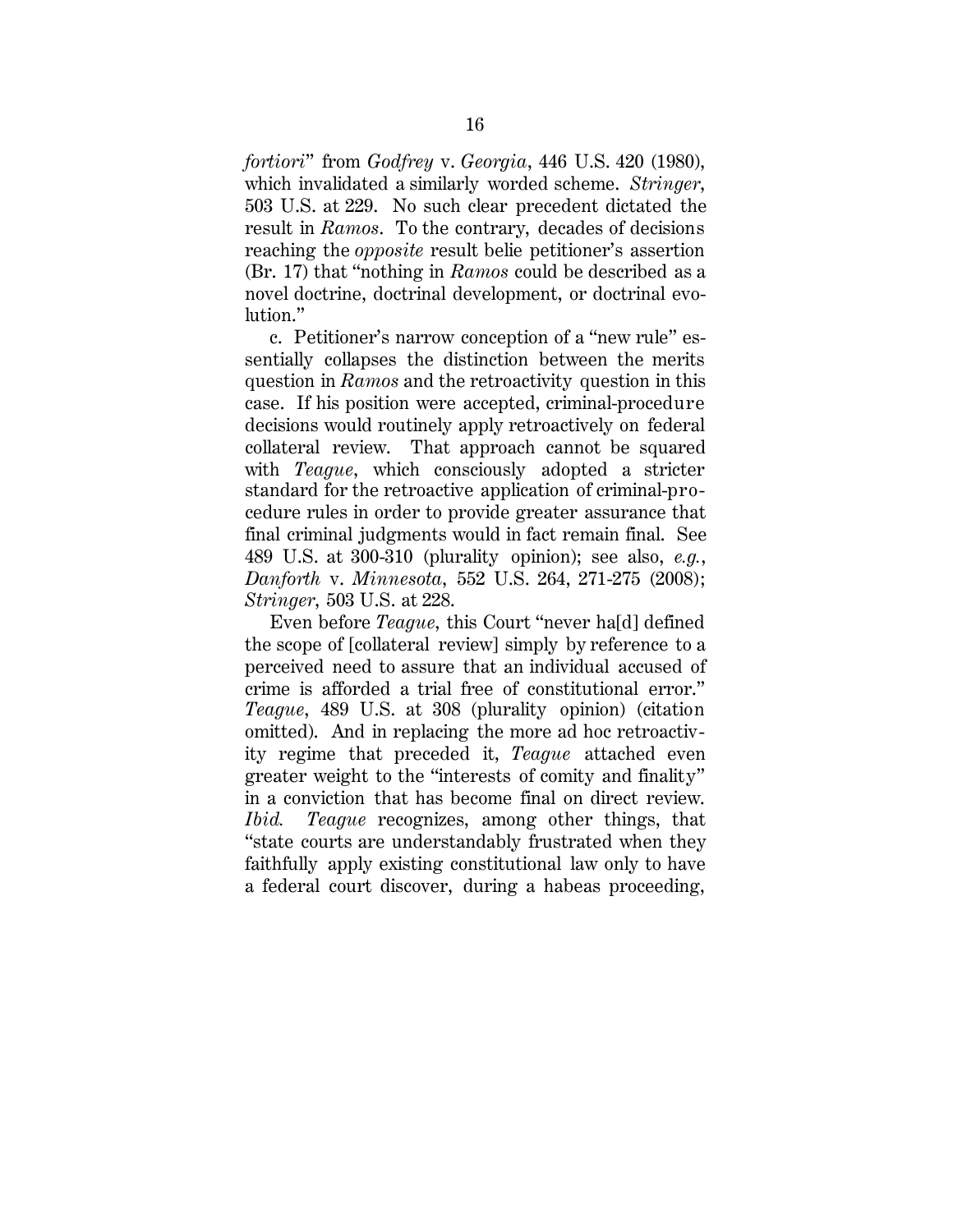new constitutional commands." *Id.* at 310 (brackets and citation omitted). Its retroactivity test accordingly "asks state-court judges" only "to judge reasonably, not presciently." *O'Dell,* 521 U.S. at 166.

Faulting state courts for adhering to *Apodaca* would not only be an inappropriate application of 20/20 hindsight, but would conflict with the basic goal of habeas review. Under petitioner's approach, state courts would be held retroactively accountable for declining on their own to resolve perceived tension in this Court's case law, even if doing so would require declaring a decision of this Court to be unsound. But the "threat of habeas" is designed as an "incentive" for lower courts to decide cases "consistent with *established* constitutional standards," *Teague*, 489 U.S. at 306 (plurality opinion) (emphasis added; citation omitted)—not to decide for themselves that this Court got something wrong.

Even if a state court could have applied constitutional first principles to reach the result that the Court ultimately reached in *Ramos*, "[t]he 'new rule' principle \* \* \* validates reasonable, good-faith interpretations of existing precedents made by state courts even though they are shown to be contrary to later decisions." *Butler* v. *McKellar*, 494 U.S. 407, 414 (1990). Because the uniform interpretation of *Apodaca* in the state courts was at least "reasonable" and undertaken in "goodfaith," the contrary rule of *Ramos* is new.

#### **B.** *Ramos* **Did Not Announce A Watershed Procedural Rule**

*Ramos*'s new rule does not apply retroactively to final convictions like petitioner's. Although "[n]ew *substantive* rules generally apply retroactively," *Schriro* v. *Summerlin*, 542 U.S. 348, 351 (2004), petitioner does not dispute that the number of jurors necessary to provide a valid verdict is a "procedural" rule. And a new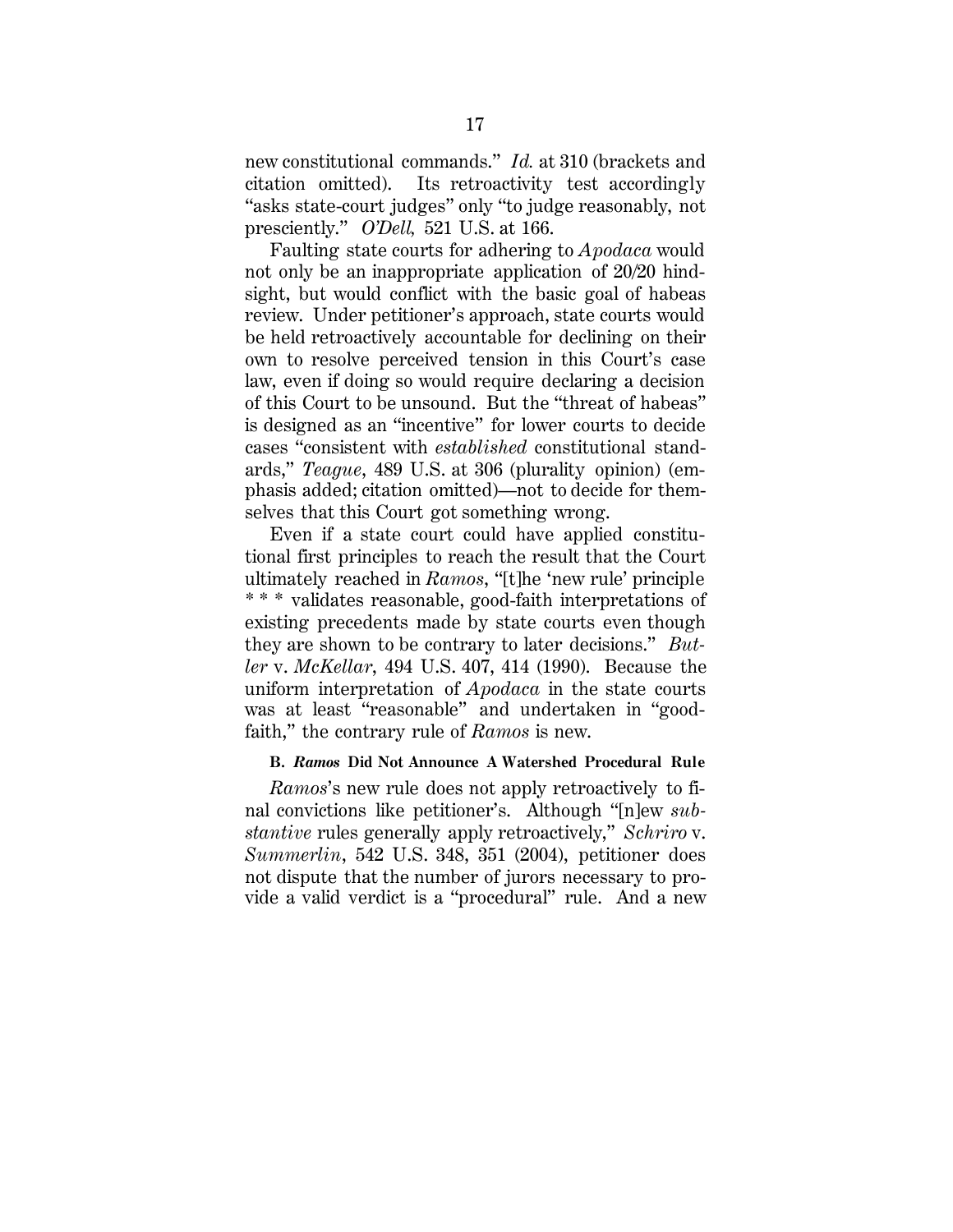procedural rule applies retroactively only if it is "a 'watershed rule of criminal procedure.'" *Whorton*, 549 U.S. at 417 (brackets and citation omitted). The Court has previously "observed that it is 'unlikely' that any such rules 'have yet to emerge,'" and "in the years since *Teague*," the Court has "rejected every claim that a new rule satisfied the requirements for watershed status." *Id.* at 417-418 (brackets and citation omitted). The Court should likewise reject petitioner's claim of watershed status for the *Ramos* rule.

### *1. The* **Ramos** *rule neither prevents an impermissibly large risk of inaccuracy nor alters the understanding of bedrock procedures essential to fairness*

As might be expected of an exception that has never been applied to any post-*Teague* rule—and that the Court has doubted ever will be applied to any future rule—the "watershed rule" exception is "extremely narrow." *Whorton*, 549 U.S. at 417 (brackets and citation omitted). To qualify as watershed, "a new rule must meet two requirements." *Id.* at 418. First, the rule "must be necessary to prevent an impermissibly large risk of an inaccurate conviction." *Ibid.* (citation and internal quotation marks omitted). Second, the rule "must 'alter our understanding of the bedrock procedural elements essential to the fairness of a proceeding.'" *Ibid.* (citation omitted). The *Ramos* rule does not qualify on either dimension.

a. Nothing in *Ramos* suggests that the jury-unanimity rule meets either of the watershed-rule prerequisites. *Ramos*'s conclusion that the Sixth Amendment requires state criminal juries to be unanimous relied on historical considerations, not considerations of accuracy or fairness.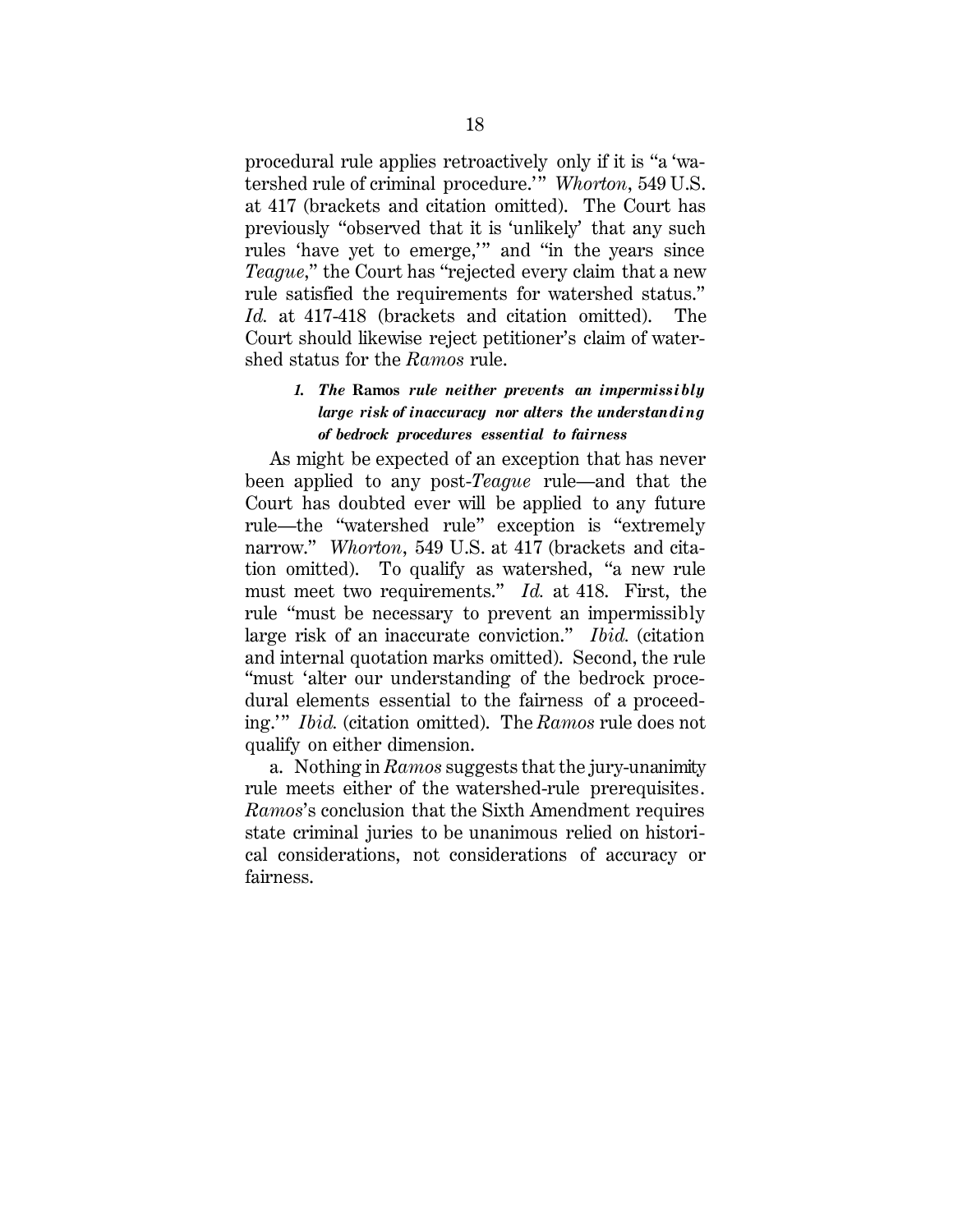Unlike the plurality in *Apodaca*, the majority in *Ramos* refused to undertake a "functionalist assessment" of the benefits of jury unanimity to determine whether the Sixth Amendment requires it. 140 S. Ct. at 1402. Although the *Ramos* majority raised questions about the thoroughness of the *Apodaca* plurality's "cost-benefit analysis," the *Ramos* majority made clear that its "real objection" was that *Apodaca* "subjected the ancient guarantee of a unanimous jury verdict to its own functionalist assessment in the first place." *Id.* at 1401- 1402. And this Court has made clear that a rule does not attain watershed status for *Teague* purposes simply because it comports "with the original understanding of the" Constitution. *Whorton*, 549 U.S. at 419.

For example, notwithstanding the history-based rationale of *Crawford*, the Court in *Whorton* found it to be "in no way comparable" to *Gideon* v. *Wainwright*, 372 U.S. 335 (1963), "the only case" that the Court has "identified as qualifying" for watershed-rule status. *Whorton*, 549 U.S. at 419; see *Beard*, 542 U.S. at 417 ("In providing guidance as to what might [be a watershed rule], we have repeatedly referred to the rule of Gideon \*\*\* and only to this rule.") (citation omitted). *Gideon*, which "held that counsel must be appointed for any indigent defendant charged with a felony," was premised on serious concerns about both the accuracy and fairness of convictions obtained in the absence of the right it recognized. *Whorton*, 549 U.S. at 419; see *Beard*, 542 U.S. at 417. "When a defendant who wishes to be represented by counsel is denied representation, *Gideon* held, the risk of an unreliable verdict is intolerably high." *Whorton*, 549 U.S. at 419 (citing *Gideon*, 372 U.S. at 344-345). *Gideon* also emphasized that the right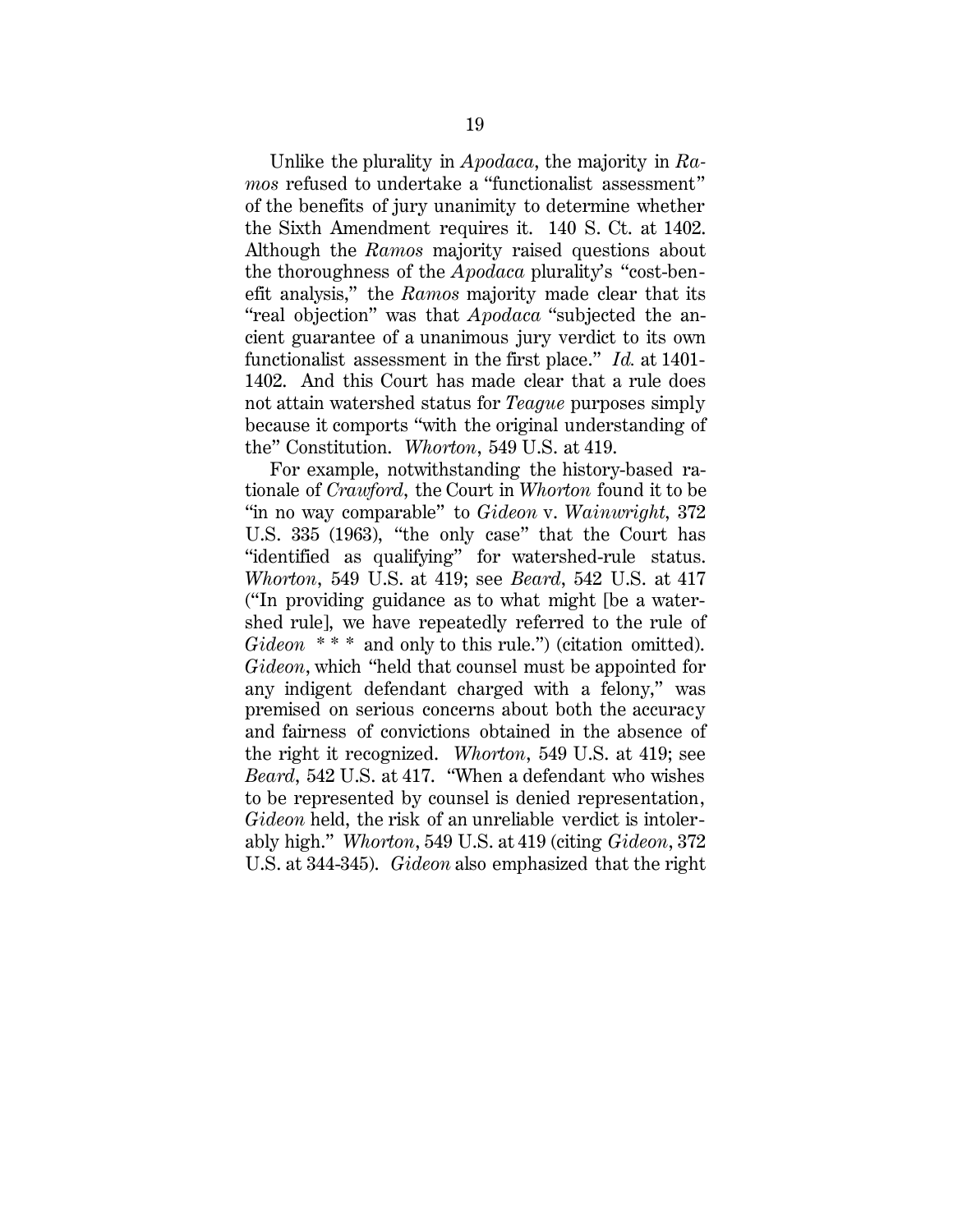to counsel was "designed to assure fair trials" and "essential to fair trials." *Beard*, 542 U.S. at 418 (quoting *Gideon*, 372 U.S. at 344) (emphasis omitted). No similar considerations undergird the holding in *Ramos*.

Like every other post-*Teague* rule this Court has considered, *Ramos* falls well short of *Gideon*'s benchmark. Petitioner's assertion (Br. 11) that *Ramos* is "uniquely akin to *Gideon*" is irreconcilable with the Court's treatment of other decisions construing the jury-trial right. Shortly after *Gideon*, the Court in *DeStefano* v. *Woods*, *supra*, "refused to give retroactive effect to *Duncan* v. *Louisiana*, [*supra*], which applied the Sixth Amendment's jury-trial guarantee to the States." *Summerlin*, 542 U.S. at 356-357. Although "*DeStefano* was decided under [the] pre-*Teague* retroactivity framework," the Court has since recognized that "its reasoning is germane" to the watershed-rule analysis. *Id.* at 357. And while *DeStefano* acknowledged that "the right to jury trial generally tends to prevent arbitrariness and repression," it declined to classify "'every criminal trial—or any particular trial held before a judge alone'" as "'unfair.'" 392 U.S. at 633-634 (citation omitted). The Court in *DeStefano* instead reasoned that the "values implemented by the right to jury trial would not measurably be served by requiring retrial of all persons convicted in the past by procedures not consistent with the Sixth Amendment right to jury trial." *Id.* at 634.

The reasoning of *DeStefano* with respect to the complete denial of a jury makes clear that subsidiary jurytrial rights—like the unanimity requirement of *Ramos* —likewise do not justify reopening final convictions. In *Schriro* v. *Summerlin*, *supra*, for example, the Court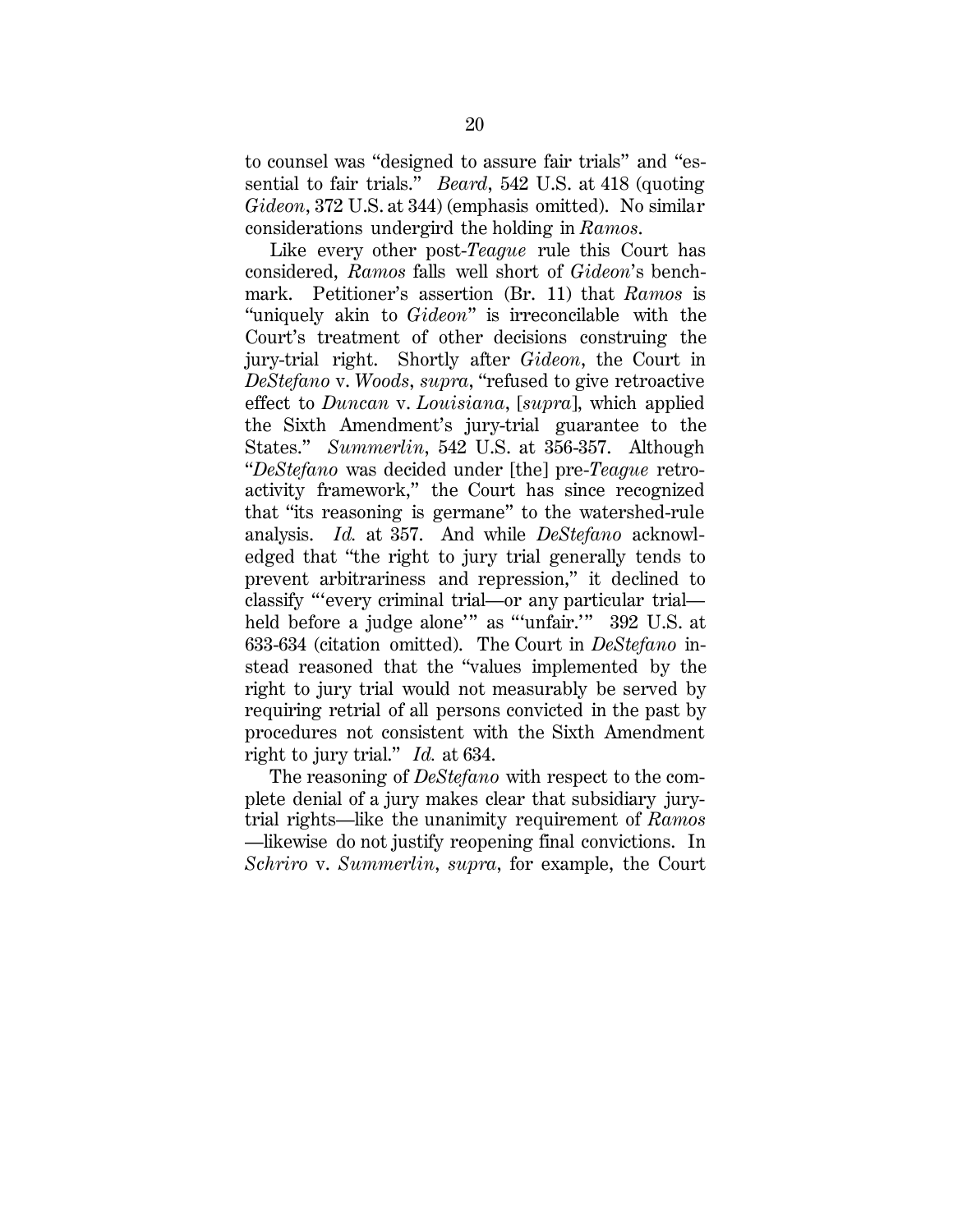relied on *DeStefano* to reject a claim of watershed status for the rule that a jury, rather than a judge, must find the statutory aggravating factors that rendered a murder defendant eligible for the death penalty. 542 U.S. at 351-358 (citing *Ring* v. *Arizona*, 536 U.S. 584 (2002)). Notwithstanding that the aggravating factors "effectively were elements" of the offense, *id.* at 354 (emphasis omitted), and that the "right to jury trial is fundamental to our system of criminal procedure," *id.* at 358, the Court in *Summerlin* found it "hard to see" how the case could be distinguished from *DeStefano*, which allows a final conviction to stand even when *no*  offense element has been submitted to *any* juror, *id.* at 357. It is likewise "hard to see" how this case can be distinguished from *DeStefano*. If the right to a jury is not itself a watershed rule, then it follows that the subsidiary right to a unanimous jury also is not.

Petitioner fails to address *Summerlin*'s reliance on *DeStefano* in an analogous context. He instead attempts (Br. 32-33) to dismiss the relevance of *DeStefano* by positing that "an otherwise trustworthy judge" is inherently more accurate or fairer than a nonunanimous jury. But he provides no legal or empirical support for the proposition that a single judge is more likely to reach the correct result than a supermajority of a deliberating body. Indeed, the Constitution's provision of a jury-trial right reflects concerns that a judge may in fact be *less* fair than a jury. The right to a jury, rather than a judge, ensures that a defendant's "peers" act as an "safeguard" against the "more tutored but perhaps less sympathetic reaction of the single judge," against the "compliant, biased, or eccentric judge," and against "entrust[ing] plenary powers over the life and liberty of the citizen to one judge" more generally. *Duncan*, 391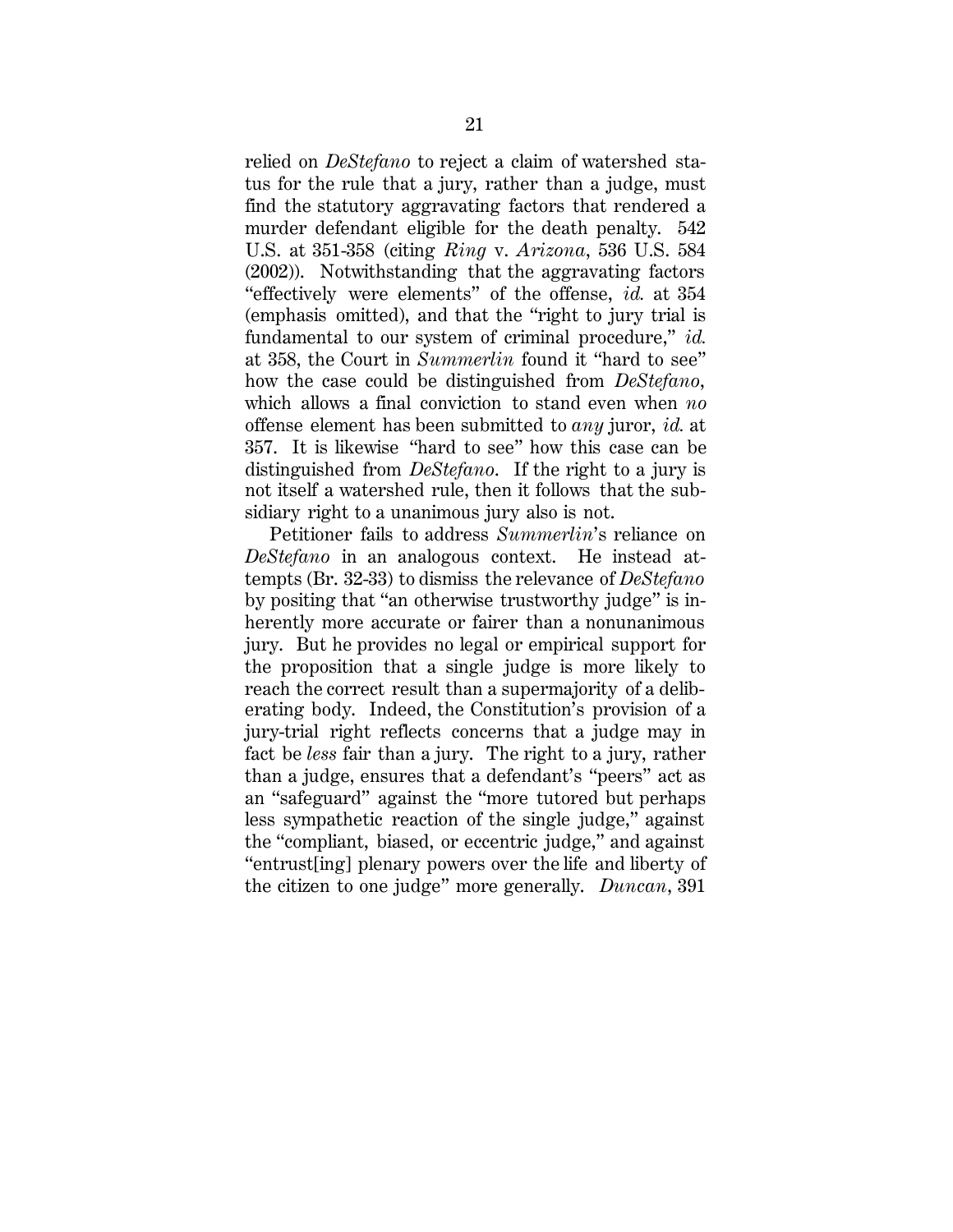U.S. at 156. Those concerns have no analogue in the context of *Ramos*'s unanimous-jury rule.

b. *Ramos* also does not address, let alone repudiate, the reasoning of *Johnson* v. *Louisiana*, *supra*, which *did* address considerations of accuracy and fairness in rejecting a due-process challenge to a 9-3 jury verdict (as authorized by Louisiana law at that time). 406 U.S. at 358-363. The *Ramos* majority briefly noted the existence of that "companion case" to *Apodaca*, see 140 S. Ct. at 1397, and *Johnson* no longer has any direct application now that *Ramos* has held such verdicts to be unconstitutional under the Sixth Amendment. But the *Johnson* majority's analysis, on direct review, of the due-process challenge is pertinent to the accuracy and fairness considerations at issue in the retroactivity question here. *Johnson*'s determination "that the fact of three dissenting votes to acquit raises no question of constitutional substance about *either the integrity or the accuracy* of the majority verdict of guilt," 406 U.S. at 360 (emphasis added), directly contradicts the claim that 10-2 verdicts like petitioner's implicate considerations of accuracy and fairness to such an extent that all such verdicts must be retroactively undone.

As the reasoning of *Johnson* illuminates, classifying *Ramos* as a watershed rule would be difficult to square with the variety of circumstances in which the law accepts the validity of a jury verdict even when its correctness is called into question. "Jury verdicts finding guilt beyond a reasonable doubt are regularly sustained even though the evidence was such that the jury would have been justified in having a reasonable doubt"; "the trial judge might not have reached the same conclusion as the jury"; or "appellate judges are closely divided on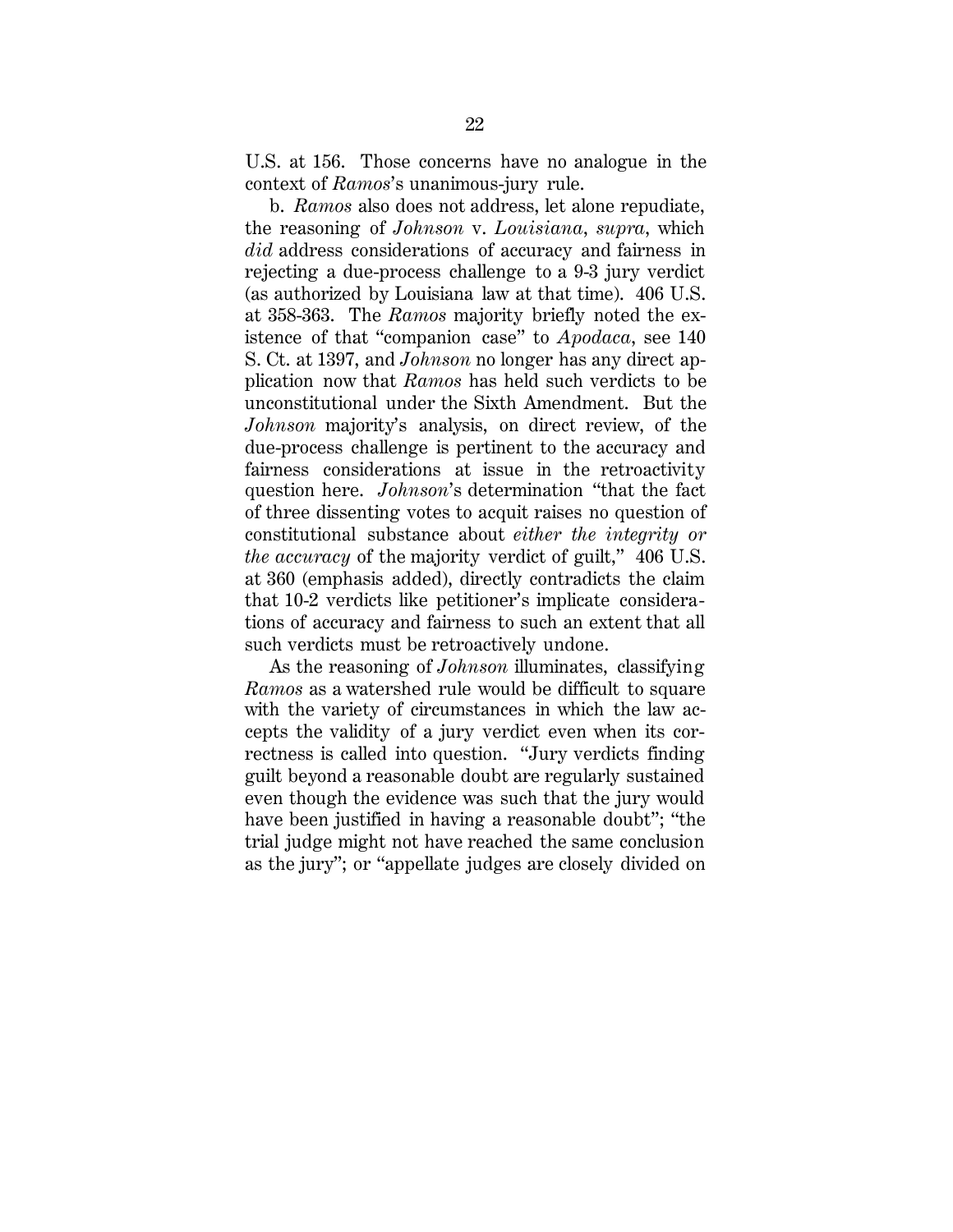the issue whether there was sufficient evidence to support a conviction." *Johnson*, 406 U.S. at 362-363. None of those circumstances is thought to impugn basic notions of accuracy or fairness.

Likewise, a verdict can be considered sufficiently accurate and fair even when not every *juror* who has considered defendant's conduct agrees that he is guilty. As *Johnson* pointed out, the remedy for a hung jury*—i.e.*, one in which fewer than the required number of jurors support a guilty verdict—is that "the defendant is not acquitted, but is merely given a new trial." 406 U.S. at 363. Thus, both before and after *Ramos*, the unanimous verdict of a later set of jurors would be valid irrespective of the views of earlier ones. But if unanimity were necessary to avoid an inaccurate or unfair determination of guilt, it would "appear that a defendant" who initially receives a nonunanimous vote on his guilt "should receive a directed verdict of acquittal rather than a retrial." *Ibid.*

The fraction of jurors who voted in favor of guilt in this case (10/12) is the mathematical equivalent of the fraction of total jurors voting in favor of guilt in a case in which a jury votes 12-0 in favor of guilt after an initial 8-4 vote in favor of guilt by a hung jury. Indeed, a case could at least theoretically arise in which even fewer jurors are convinced of a defendant's guilt (say, a trial resulting in a 6-6 vote before a second jury unanimously finds the defendant guilty), yet the final verdict would stand. And whatever distinctions might be drawn between disagreements across successive juries and nonunanimity within a single jury, none is powerful enough to justify treating the former as constitutionally permissible and the latter as so impermissible that it justifies upsetting convictions that became final long ago.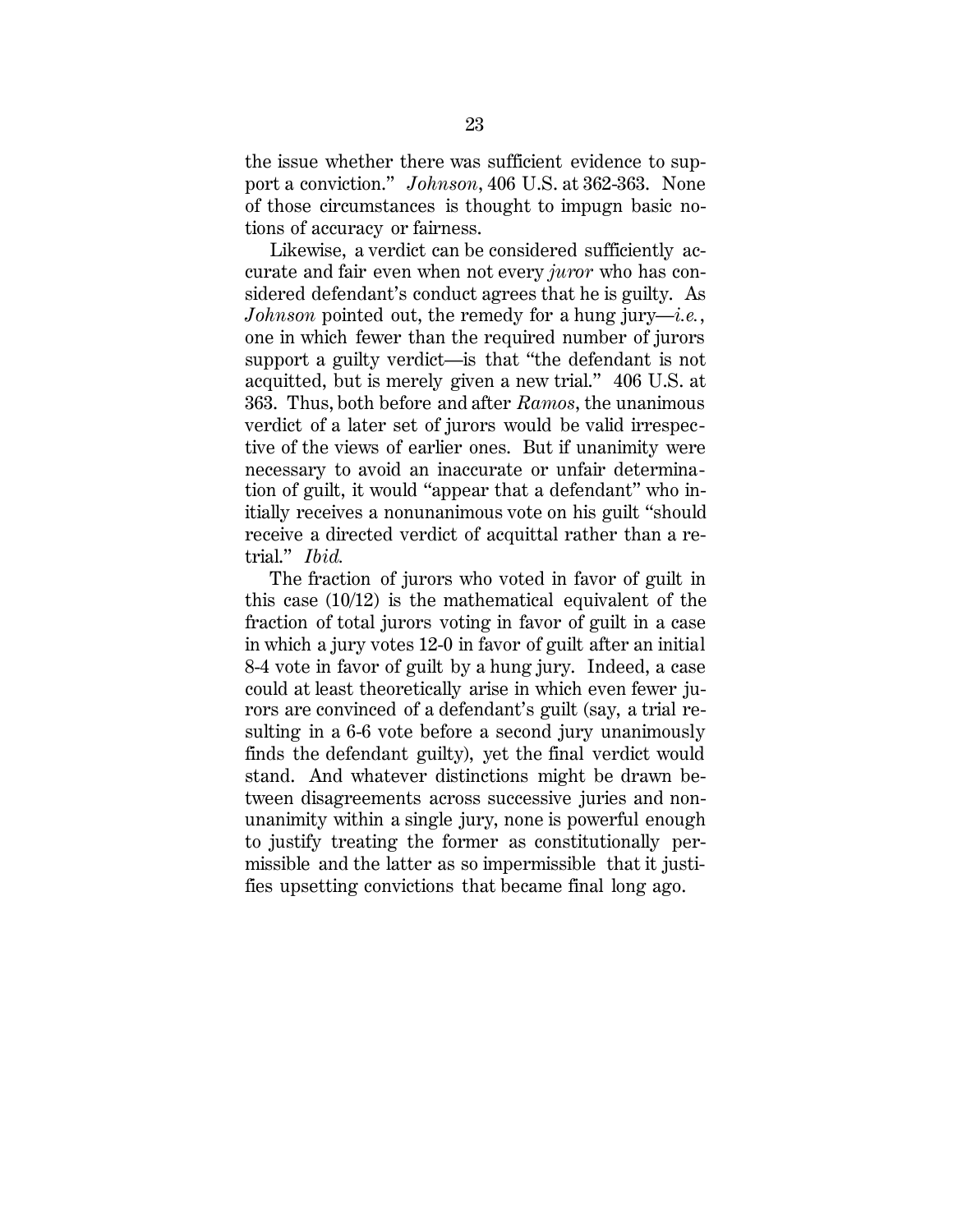#### *2. Petitioner fails to show that* **Ramos** *satisfies either prerequisite for a watershed rule*

Petitioner identifies no sound reason why the *Ramos*  rule stands so far above every other post-*Teague* rule so as to qualify as "watershed." He asserts (Br. 22-29) that it meets both prerequisites for watershed status, but he fails to show that it satisfies either.

a. Petitioner errs in contending that the *Ramos* rule "assures that no man has been incarcerated under a procedure which creates an impermissibly large risk that the innocent will be convicted." Br. 27 (brackets and citation omitted). To satisfy the accuracy component of the watershed-rule test, it is "not enough . . . to say that the rule is aimed at improving the accuracy of trial," is "directed toward the enhancement of reliability and accuracy in some sense," or actually results in a "net improvement" to accuracy. *Whorton*, 549 U.S. at 418 (brackets and citation omitted). Rather, the relevant question is whether, in the absence of the rule, "the likelihood of an accurate conviction is *seriously* diminished." *Teague*, 489 U.S. at 313 (plurality opinion) (emphasis added).

Petitioner can show only a limited connection between unanimity and accuracy. To begin with, in the context of juries, the existence of holdouts does not in itself cast doubt on the other jurors' findings. Had the additional jurors' votes been necessary to the verdict, deliberations would have continued, and they "might well have ultimately voted to convict." *Ramos*, 140 S. Ct. at 1438 (Alito, J., dissenting). "Studies show that when a supermajority votes for a verdict near the beginning of deliberations, a unanimous verdict is usually reached." *Id.* at 1438 n.32; cf. *Lowenfield* v. *Phelps*, 484 U.S. 231, 237-238 (1988) (noting Court's approval of an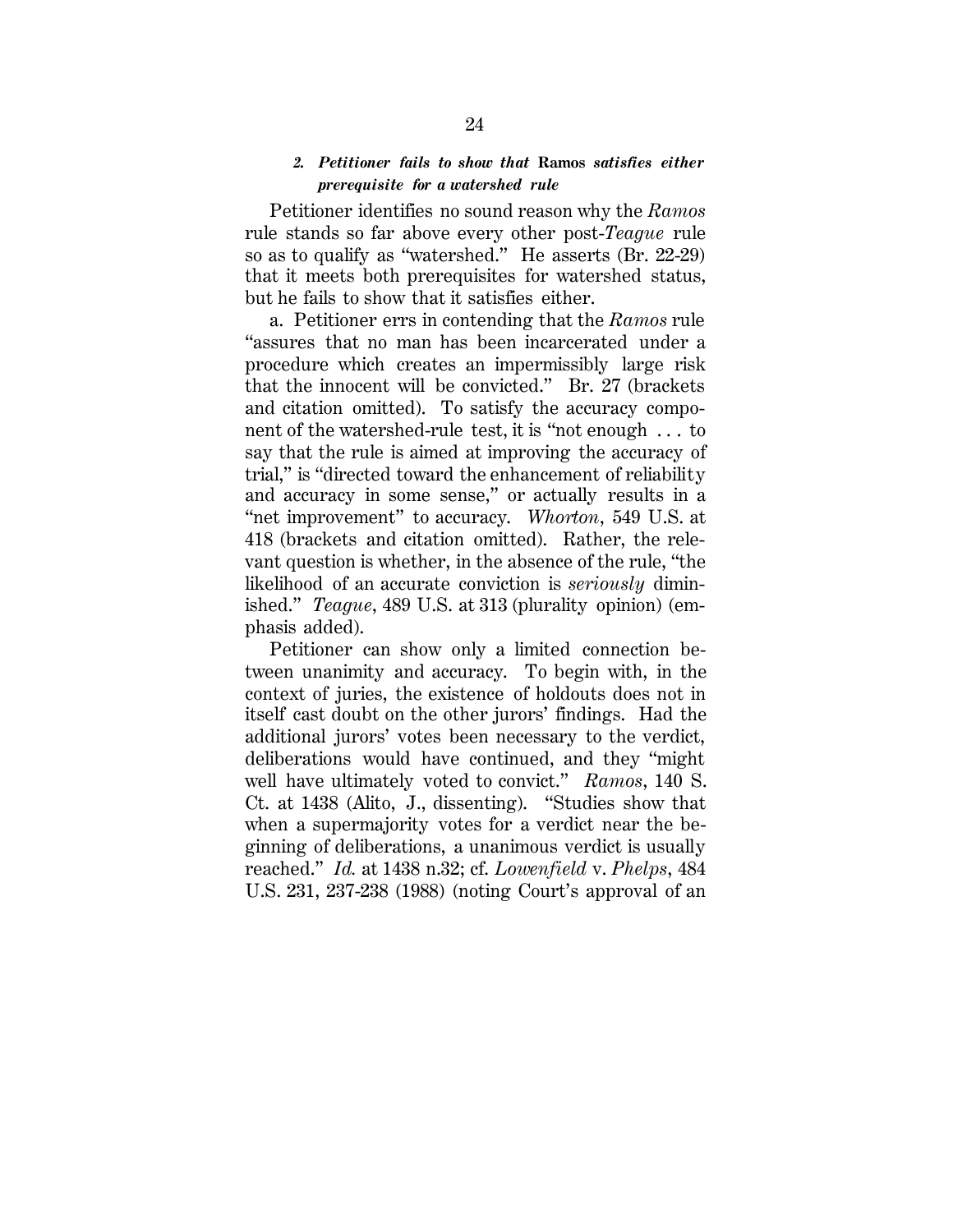"*Allen* charge" in which the trial judge urges a putatively deadlocked jury to strive for unanimity). Furthermore, even in cases where that might not occur, the holdout votes may reflect an "insist[ence] upon acquittal without having persuasive reasons in support of [that] position," which would not call into question the accuracy of the supermajority's determination. *Johnson*, 406 U.S. at 361; see, *e.g.*, *United States* v. *Powell*, 469 U.S. 57, 65 (1984) (observing that a juror's vote may reflect "mistake, compromise, or lenity," rather than a factually accurate decision about the strength of the evidence).

Petitioner contends (Br. 27) that unanimity is necessary to "put[] the government to its proper burden of proof in the fact-finding process." But this Court directly rejected that contention in *Johnson*, which held that a nonunanimous verdict "is not in itself equivalent to a failure of proof by the State, nor does it indicate infidelity to the reasonable-doubt standard." 406 U.S. at 362. And petitioner identifies no empirical basis for automatically mistrusting the strength of the government's proof in cases involving nonunanimous juries. He points (Br. 27-29) to an amicus brief showing that some exonerated defendants in Louisiana were convicted based on nonunanimous jury verdicts. But that brief indicates that even more exonerated defendants in Louisiana have been convicted based on unanimous verdicts. Innocence Project New Orleans Amicus Br. at 3, *Ramos*, *supra* (No. 18-5924). And Oregon, which has likewise long allowed nonunanimous criminal jury verdicts, has a "lower rate per capita" of wrongful convictions than many States with unanimity requirements. Oregon Amicus Br. at 8 & n.6, *Ramos*, *supra* (No. 18-5924).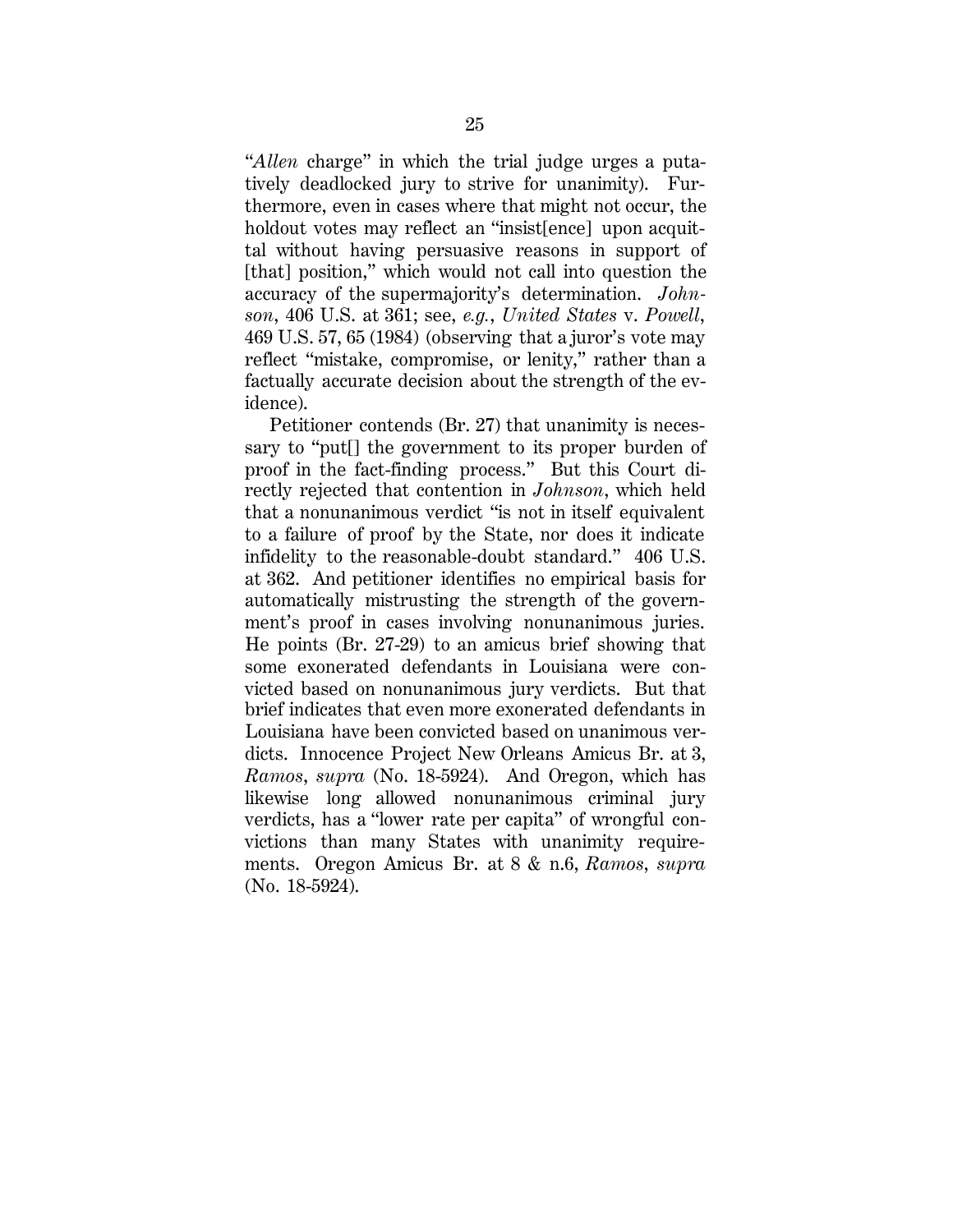Petitioner separately contends (Br. 28) that allowing nonunanimous verdicts creates a serious risk that a majority of jurors will "overrule or ignore the perspective of dissenting jurors." But *Johnson* expressly rejected the argument that "when minority jurors express sincere doubts about guilt, their fellow jurors will nevertheless ignore them and vote to convict even if deliberation has not been exhausted and minority jurors have grounds for acquittal which, if pursued, might persuade members of the majority to acquit." 406 U.S. at 361. Petitioner cites (Br. 28-29) studies purportedly showing that "unanimous juries apply facts to law more accurately than nonunanimous juries." But the empirical evidence is not at all clear that unanimity affects accuracy. See, *e.g.*, Robert T. Roper, *The Effect of a Jury's Size and Decision Rule on the Accuracy of Evidence Recall*, 62 Soc. Sci. Q. 352, 359 (1981) (finding no statistically significant correlation between a jury's decisionmaking rule and ability to accurately recall evidence). Even in the single empirical study cited by petitioner, the authors attributed much of the difference in outcomes to sampling variability, concluding that unanimous and nonunanimous juries "are equally likely to reach the" verdict deemed "proper" by the designers of the study. Reid Hastie et al., *Inside the Jury* 61, 63 (1983); see *id.* at 63 (describing any differences as having "marginal statistical levels of significance"). As with other non-watershed procedural rules, the "evidence is simply too equivocal to support th[e] conclusion" that unanimous juries are meaningfully more accurate. *Summerlin*, 542 U.S. at 356.

Finally, petitioner contends that unanimity "ensures public 'confidence in jury verdicts.'" Br. 29 (citation omitted). It is far from clear how public confidence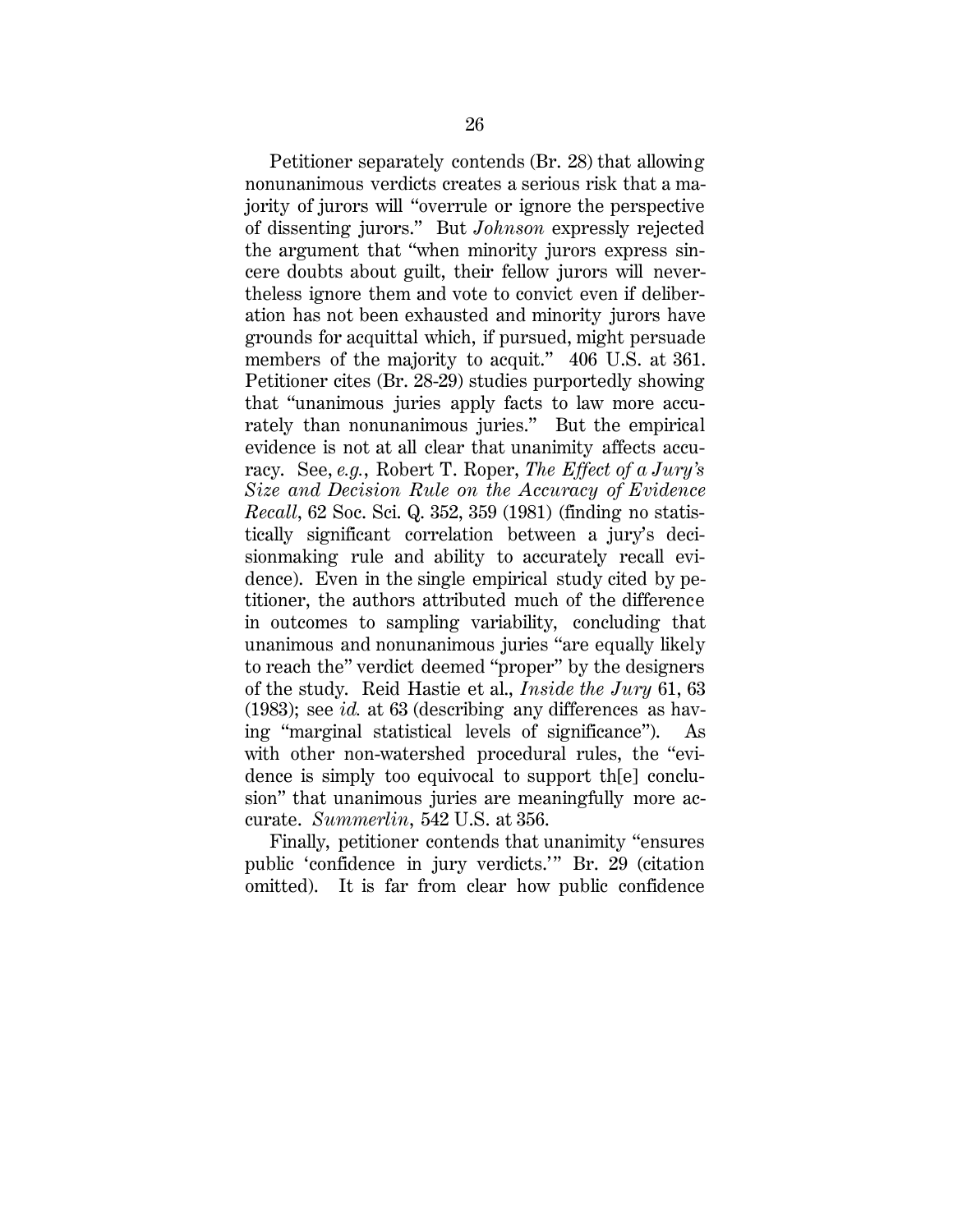would bear on "accuracy." *Teague*, 489 U.S. at 312 (plurality opinion). And *Teague* itself rejected watershed status for a rule that was expressly rooted in "public confidence in the fairness of the criminal justice system." *Taylor* v. *Louisiana*, 419 U.S. 522, 530 (1975); see *Teague*, 489 U.S. at 314 (plurality opinion); see also *Allen* v. *Hardy*, 478 U.S. 255, 259 (1986) (per curiam) (rejecting watershed status for the rule of *Batson* v. *Kentucky*, 476 U.S. 79 (1986), even though it "strengthens public confidence in the administration of justice"). In any event, petitioner cites no evidence that the public has more confidence in unanimous verdicts.

b. Even if petitioner could show that the *Ramos* rule is necessary to avoid a serious risk of an inaccurate conviction, that would satisfy only "half of [the] definition of the [watershed] exception." *Sawyer* v. *Smith*, 497 U.S. 227, 242 (1990). And his argument on the other half—that "*Ramos* 'altered our understanding of the bedrock procedural elements that must be found to vitiate the fairness of a particular conviction,'" Br. 24 (citation omitted)—rests solely on contentions that this Court has already rejected.

Petitioner's reliance (Br. 24-25) on *Ramos*'s historical grounding cannot be squared with *Whorton*'s holding that *Crawford*, which had similar historical grounding, did not satisfy the bedrock-fairness requirement for a watershed rule. See *Whorton*, 549 U.S. at 420-421. The Court in *Whorton* emphasized that the "requirement cannot be met simply by showing that a new procedural rule is *based on* a 'bedrock' right." *Ibid.* "Similarly, that a new procedural rule is fundamental in some abstract sense is not enough." *Id.* at 421 (brackets, citation, and internal quotation marks omitted).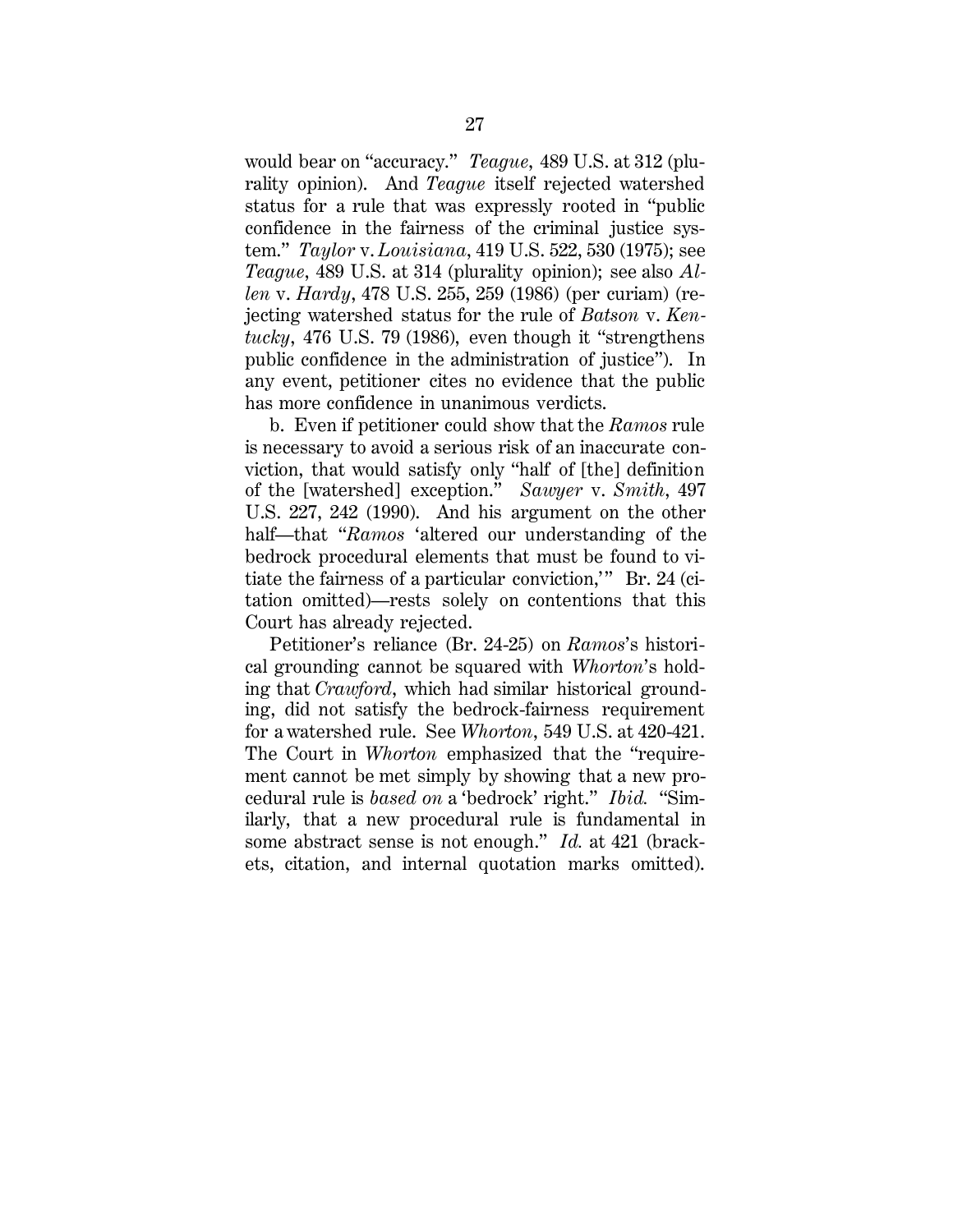Particularly given that the Court has rejected retroactivity for the more foundational rule requiring a jury rather than a judge, see *DeStefano*, 392 U.S. at 633-634, petitioner's appeal to history here is simply too generalized to satisfy the second component of the watershed-rule test.

Petitioner's reliance (Br. 26) on "[s]tructural error" doctrine is similarly misplaced. As this Court has explained, the "standard for determining whether an error is structural<sup>[]</sup> is *not* coextensive with the *Teague* exception" for watershed rules. *Tyler* v. *Cain,* 533 U.S. 656, 666 (2001) (emphasis added; citation omitted). Accordingly, "a holding that a particular error is structural does not logically dictate the conclusion that the second *Teague* exception has been met." *Id.* at 666- 667; see *id*. at 666 n.6 ("Classifying an error as structural does not necessarily alter our understanding of these bedrock procedural elements.").

c. To the extent that petitioner relies (Br. 34-35) on *Brown* v. *Louisiana*, *supra*, to support his claim of retroactivity, that argument is flawed on multiple levels. *Brown* was a pre-*Teague* decision in a line of cases about the *total number* of jurors necessary to provide a valid jury verdict. It has no significant bearing on the separate jury-unanimity question presented here.

In *Ballew* v. *Georgia*, 435 U.S. 223 (1978), the Court held, based in part on accuracy concerns, that a State may not convict a defendant based on the verdict of a five-member jury, even where the jurors were unanimous. *Id.* at 245. In *Burch* v. *Louisiana*, *supra*, the Court relied on *Ballew* to hold that a conviction may not be premised on a verdict supported "by only five members of a six-person jury." 441 U.S. at 138. Finally, in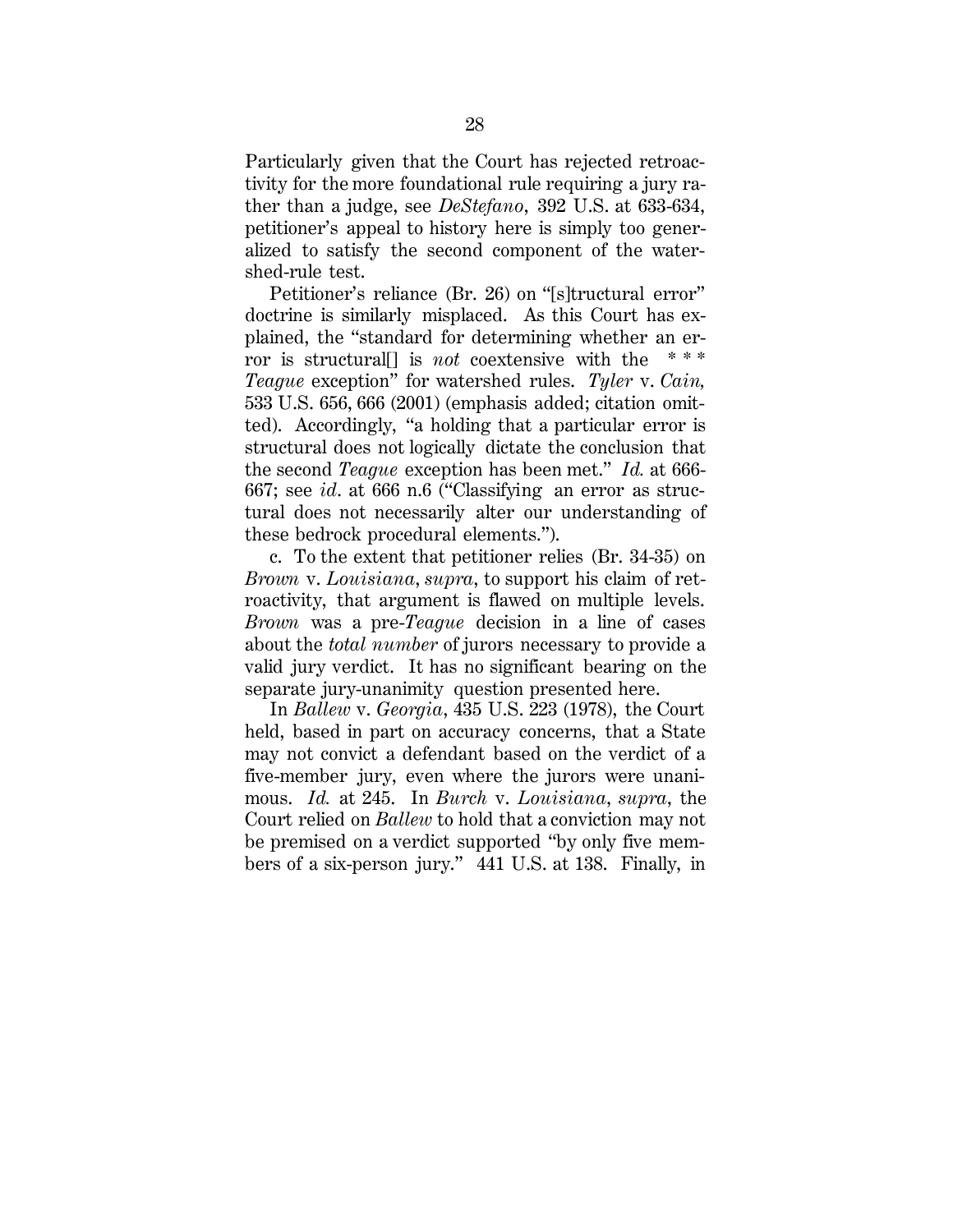*Brown*, the Court applied *Burch* to a Louisiana defendant whose case was still on direct review, but whose jury had been empaneled before *Burch* was decided. 447 U.S. at 329-330, 337 (plurality opinion).

The requirement that at least five jurors find guilt for a jury verdict to be valid rests on considerations of jury size separate and apart from the jury-unanimity issue in *Ramos*. See *Brown*, 447 U.S. at 331-332 (plurality opinion) (describing reasoning of *Ballew* and *Burch*). *Ballew*, *Burch*, and *Brown* have all existed alongside *Apodaca*—as well as *Johnson*, which rejected accuracy concerns with 9-3 jury votes, see 406 U.S. at 359-363 for decades. In any event, even assuming that the two lines of cases were intertwined, petitioner errs in suggesting (Br. 34-35) that *Brown*'s "retroactivity" holding would support disruption of final convictions. *Brown* did not extend *Burch* to cases on collateral review. As petitioner recognizes, at the time *Brown* was decided, "'new rules' did not automatically apply retroactively to cases on *direct* review," Br. 34 n.12 (emphasis added; citation omitted), and Justice Powell's concurring opinion—which was necessary to the result—was limited to the direct-review context. *Brown*, 447 U.S. at 337; see *Marks* v. *United States*, 430 U.S. 188, 193 (1977) (explaining that narrower concurring opinion would control over broader plurality opinion).

Furthermore, because *Teague* significantly narrowed the circumstances in which this Court will find a decision retroactive, see 489 U.S. at 300-310 (plurality opinion), pre-*Teague* decisions holding that a rule *is* retroactive (like *Brown*) would not have the relevance of pre-*Teague* decisions holding that a rule is *not* retroactive (like *DeStefano*). And both *DeStefano*'s lodestar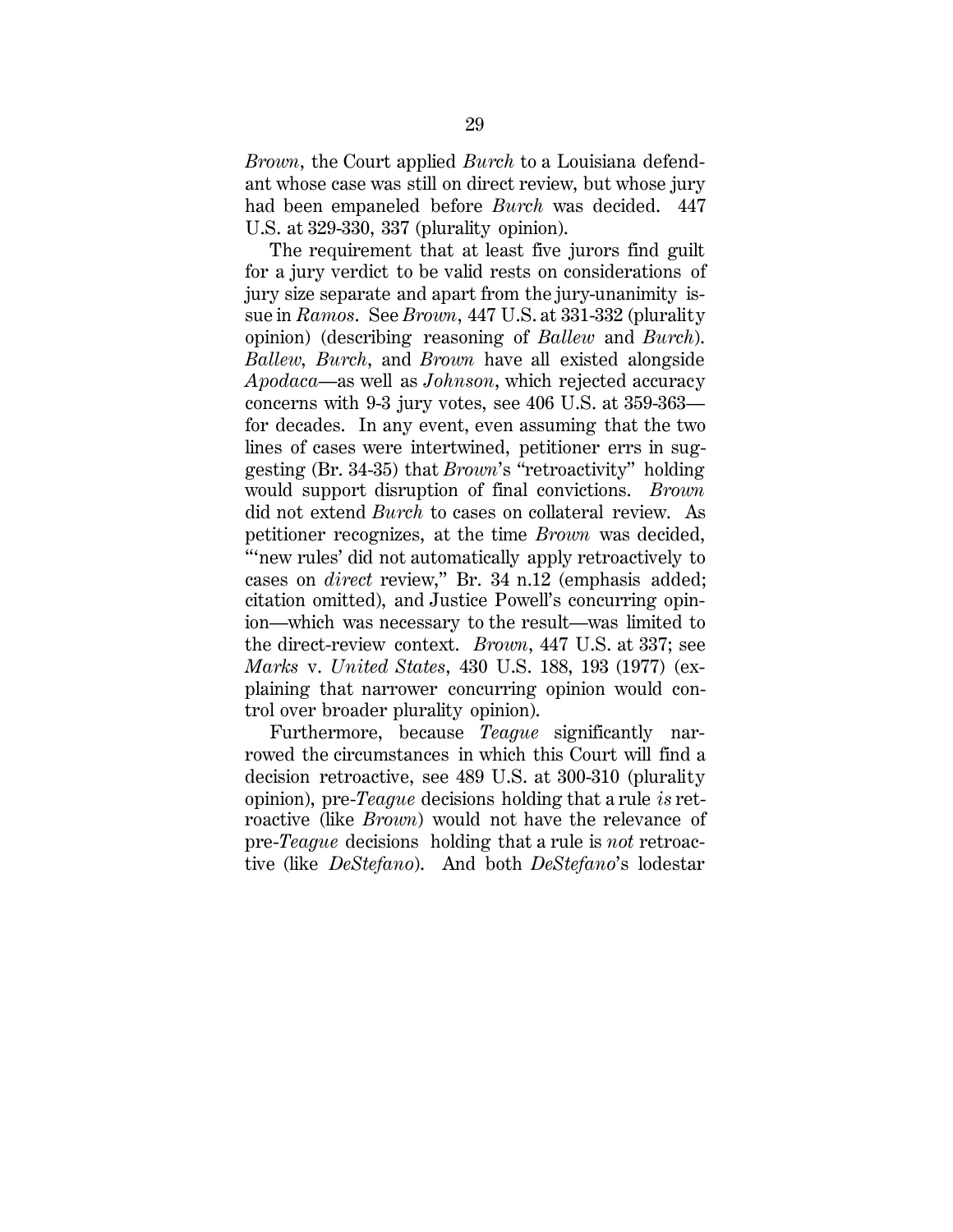and *Teague*'s watershed-rule requirements dictate that *Ramos* does not apply retroactively to final convictions.

#### **C. Retroactive Application Of The** *Ramos* **Rule To Upset Final State Convictions Would Be Unduly Disruptive**

If any doubt about *Ramos*'s retroactivity remained, that doubt should be resolved in favor of leaving the final convictions of Louisiana and Oregon defendants in place. This Court's "new rule jurisprudence" reflects the States' "interests in finality, predictability, and comity." *Stringer*, 503 U.S. at 228. And the watershedrule test "is demanding by design, expressly calibrated to address the reliance interests States have in the finality of their criminal judgments." *Ramos*, 140 S. Ct. at 1407 (plurality opinion). The *Teague* framework should not be applied to undermine the States' interest in the continued validity of decades' worth of convictions entered in reliance on this Court's decision in *Apodaca*.

Although retroactive application of *Ramos* would affect only two States directly, the vacatur of every single Oregon and Louisiana conviction premised on a nonunanimous verdict would be massively disruptive in those States. Louisiana and Oregon have conducted "thousands of trials under rules allowing non-unanimous verdicts." *Ramos*, 140 S. Ct. at 1436 (Alito, J., dissenting). Many of the ensuing convictions could be subject to collateral attack if *Ramos* applies retroactively, a result that would "seriously undermine[] the principle of finality which is essential to the operation of our criminal justice system." *Teague*, 489 U.S. at 309 (plurality opinion).

This case illustrates those potential costs. Petitioner was tried 13 years ago. J.A. 242. The rape and robbery victims testified at his trial, see No. 07-06-32 Trial Tr.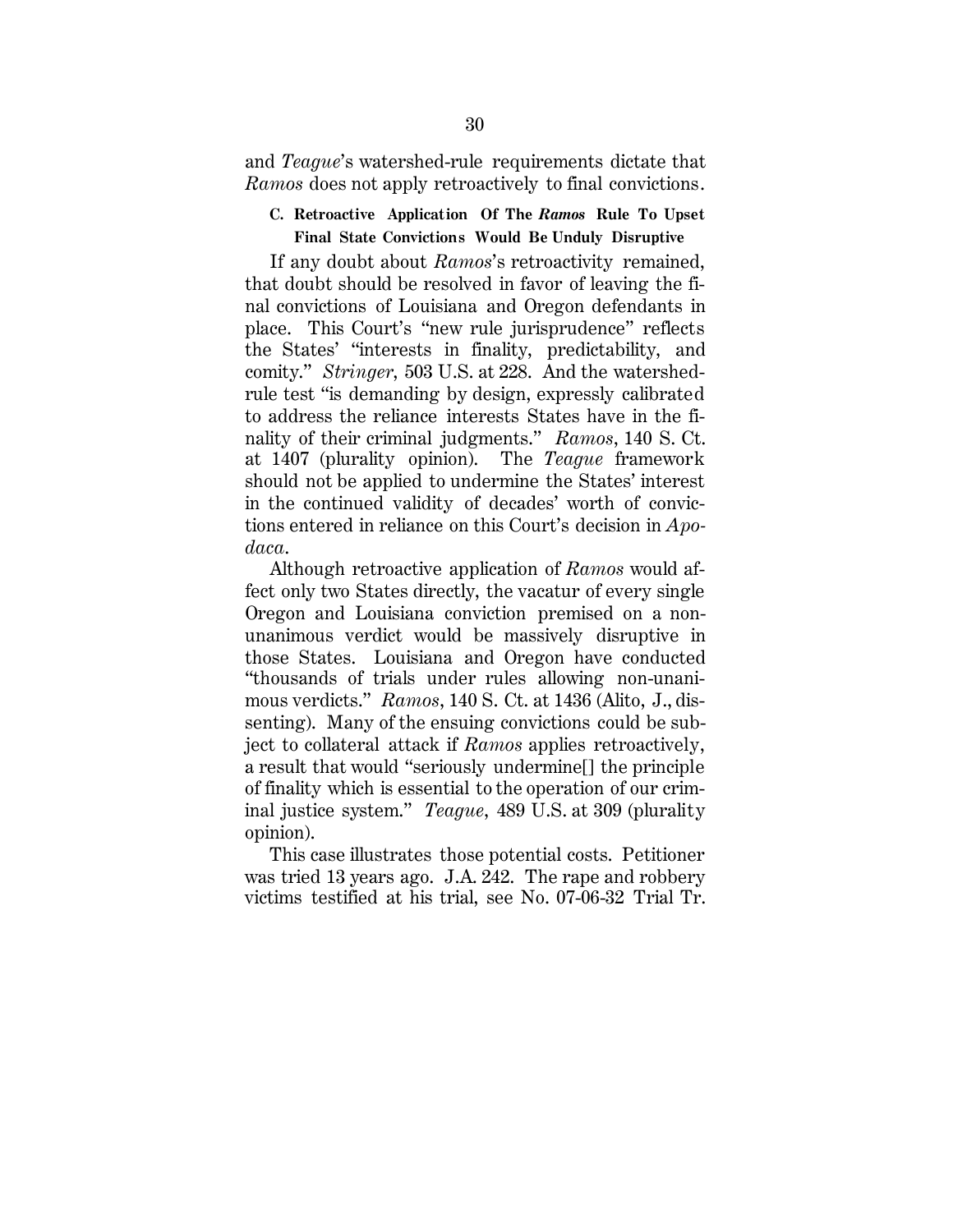659-699, 750-760 (Dec. 5, 2007), and would presumably have to do so again. Requiring them to "relive their disturbing experiences" could be traumatic, and locating other witnesses and evidence may be difficult. *United States* v. *Mechanik*, 475 U.S. 66, 72 (1986); see, *e.g.*, *Engle* v. *Isaac*, 456 U.S. 107, 127-128 (1982) (noting that the "[p]assage of time, erosion of memory, and dispersion of witnesses may render retrial difficult, even impossible"). The consequence of applying *Ramos* retroactively thus may be the release of violent offenders who cannot practically be retried.

Moreover, nothing assures that the effect of holding the *Ramos* rule retroactive would be limited to convictions based on jury trials with nonunanimous verdicts. Some defendants have filed federal collateral-revie w motions seeking to extend *Ramos* to cover *unanimous* convictions in Oregon or Louisiana on a structural-error theory. See, *e.g.*, Appellant Br. at 40, *Almanza-Garcia* v. *Amsberry*, No. 20-35260 (9th Cir. July 17, 2020). And although petitioner asserts (Br. 35-37) that a defendant who pleaded guilty or opted for a bench trial "has no viable claim under *Ramos*," other defendants who are not bound by that concession may make such claims.

Nor are the costs of applying *Ramos* retroactively on collateral review limited to state convictions. Under some federal statutes, courts must impose a minimum term of imprisonment if a defendant convicted of certain offenses has a particular set of prior convictions which may include prior state convictions. See, *e.g.*, 18 U.S.C. 924(e). The vacatur of Louisiana and Oregon convictions based on a retroactive application of *Ramos* could therefore unsettle a significant number of federal sentences.